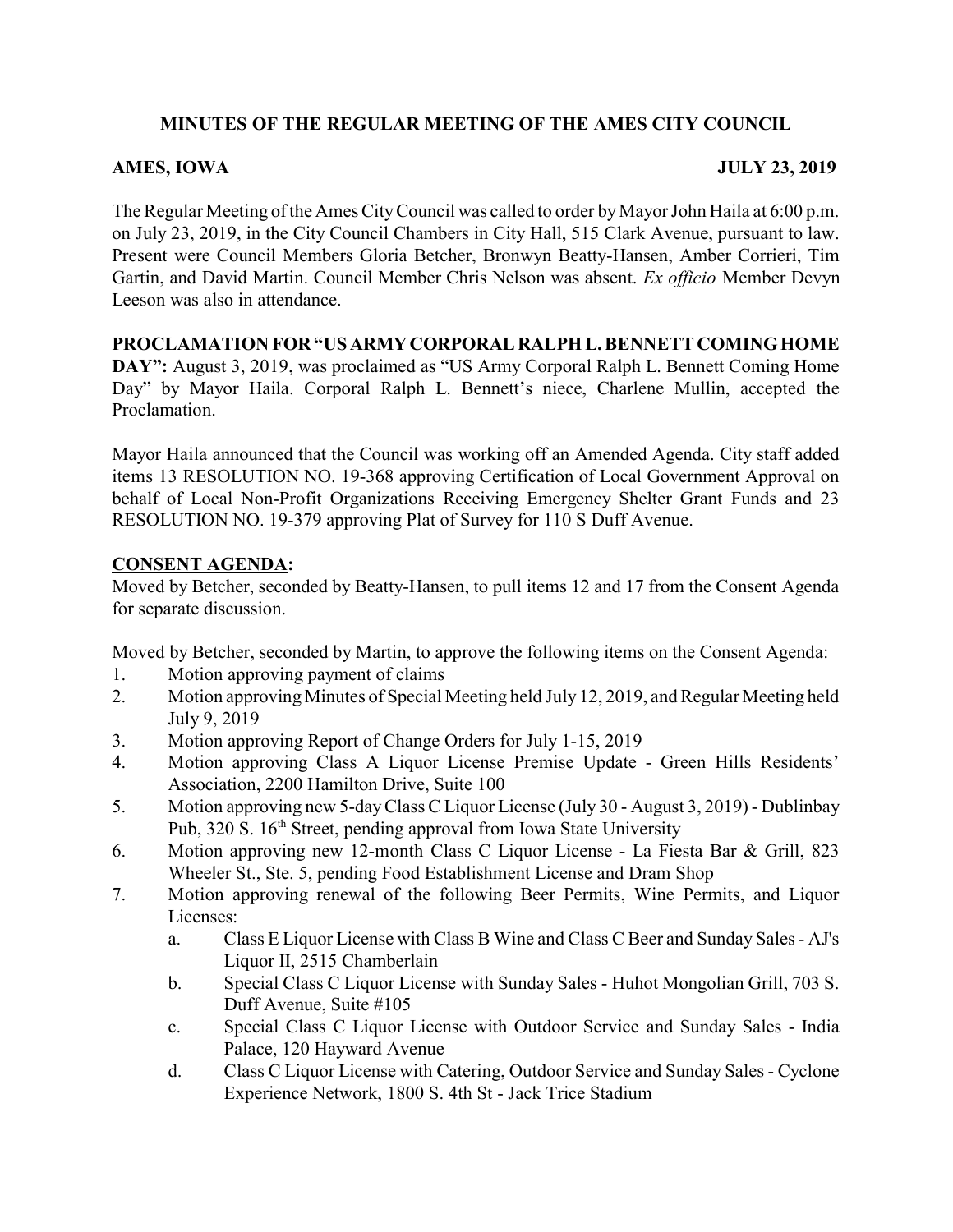- e. Class E Liquor License with Class B Wine and Class C Beer Fareway Meat Market #189, 3720 Lincoln Way
- 8. Requests from Octagon Center for the Arts for  $49<sup>th</sup>$  Annual Octagon Art Festival on Sunday, September 22, 2019
	- a. Motion approving a blanket Temporary Obstruction Permit and a blanket Vending License for the Central Business District
	- b. RESOLUTION NO. 19-359 approving closure of the following streets from 6:00 a.m. to 6:00 p.m.
		- i. Main Street, east of Clark to just west of Duff Avenue
		- ii. Douglas Avenue between  $5<sup>th</sup>$  Street and Main Street
		- iii. Kellogg Avenue between south of the alley and Main Street
		- iv. Burnett Avenue between south of the alley and Main Street
	- c. RESOLUTION NO. 19-360 approving waiver of fees for blanket Vending License
	- d. RESOLUTION NO. 19-361 Resolution allowing usage of electricity and approving waiver of costs of electricity
- 9. RESOLUTION NO. 19-362 approving Quarterly Investment Report for Period Ending June 30, 2019
- 10. Alley Right-of-Way North of Lincoln Way and East of Elm Avenue:
	- a. RESOLUTION NO. 19-363 setting August 27, 2019, as date of public hearing on first reading of Ordinance vacating 180' x 16' alley right-of-way
	- b. RESOLUTION NO. 19-364 setting September 24, 2019, as date of public hearing to convey vacated alley right-of-way to Forest Park Properties, LLC
- 11. RESOLUTION NO. 19-366 authorizing an additional full-time position in Finance Department for the period between August 1, 2019, and November 1, 2019
- 12. RESOLUTION NO. 19-367 approving renewal of contract with EMC for Workers' Compensation and Municipal Fire and Police System Medical Claims Administration
- 13. RESOLUTION NO. 19-368 approving Certification of Local Government Approval on behalf of Local Non-Profit Organizations Receiving Emergency Shelter Grant Funds
- 14. RESOLUTION NO. 19-369 approving an exception to City Purchasing Policies and approving an award to General Electric Steam Services, Inc., of Midlothian, Virginia, to provide technical field advisor services for Unit 7 Overhaul in an amount not to exceed \$200,000
- 15. RESOLUTION NO. 19-370 approving Amendment to Engineering Services Agreement with WHKS & Co., of Ames, Iowa, for Sanitary Sewer Rehabilitation Construction Observation in an amount not to exceed \$39,000
- 16. RESOLUTION NO. 19-372 approving bow hunting within the Park System, on City property, and at other eligible property as detailed in Urban Deer Management Ordinance and rule
- 17. RESOLUTION NO. 19-373 approving preliminary plans and specifications for 2018/19 Asphalt Pavement Improvements (Reliable, Delaware, Florida, and Hutchison); setting August 21, 2019, as bid due date and August 27, 2019, as date of public hearing
- 18. RESOLUTION NO. 19-374 approving contract and bond for Water Plant Radio Telemetry Upgrades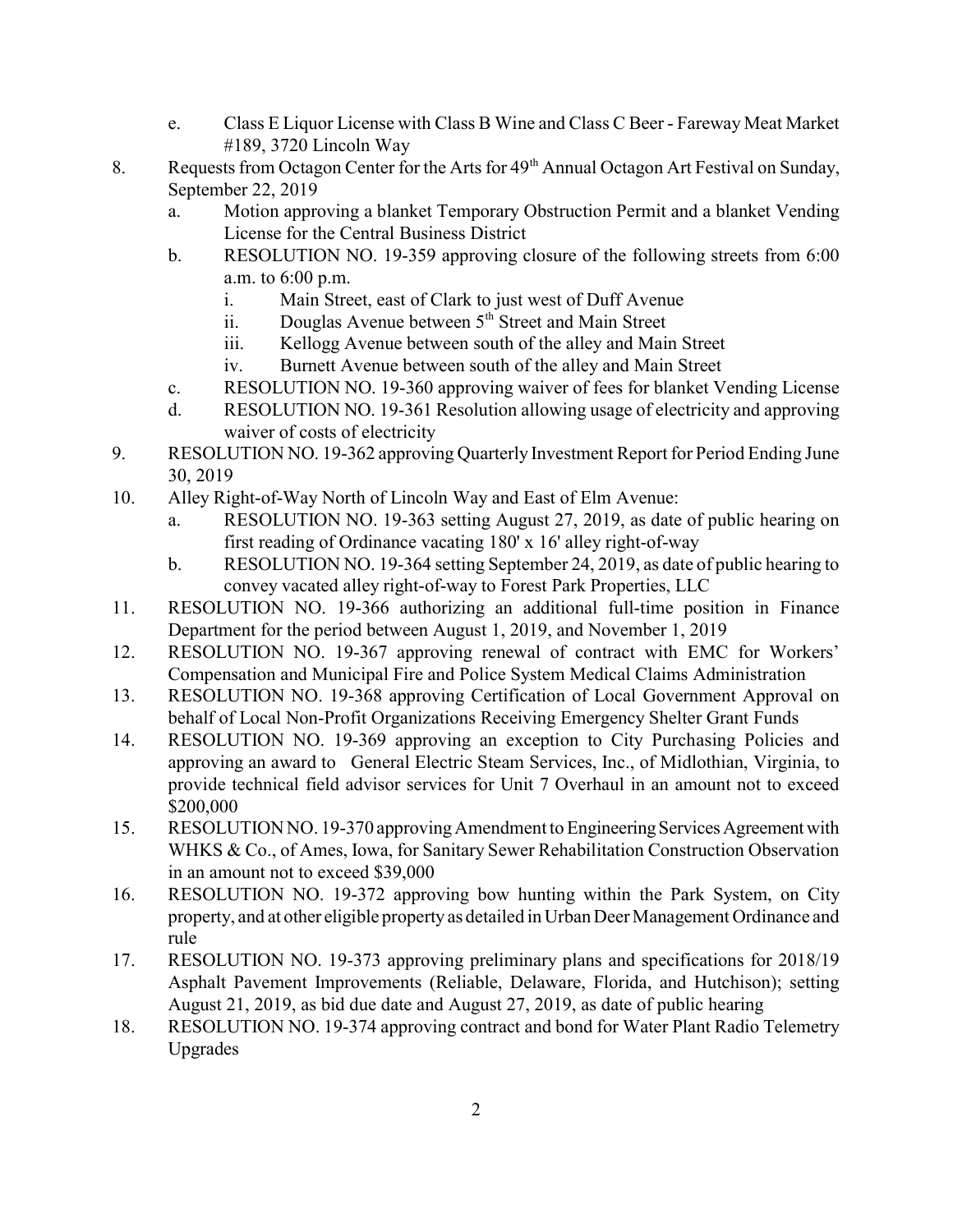- 19. RESOLUTION NO. 19-375 approving contract and bond for Campustown Public Improvements - Water Service Replacement
- 20. RESOLUTION NO. 19-376 approving contract and bond for Power Plant Maintenance Contract
- 21. RESOLUTION NO. 19-377 approving contract renewal for FY 2019/20 with Itron, Inc., of Liberty Lake, Washington, to furnish water meters, radio units, and related parts in an aggregate amount not to exceed \$450,400
- 22. RESOLUTION NO. 19-378 accepting completion of Year Three of Water Pollution Control Facility Biosolids Disposal Operations
- 23. RESOLUTION NO. 19-379 approving Plat of Survey for 110 S Duff Avenue

Roll Call Vote: 5-0. Resolutions/Motions declared adopted/approved unanimously, signed by the Mayor, and hereby made a portion of these Minutes.

FUNDING REQUEST FOR CENSUS 2020 EDUCATION CAMPAIGN: City Council Member Gloria Betcher said this is the Council's first opportunity to let the citizens know about the Census 2020.

Public Relations Officer Susan Gwiasda said staff is requesting funding to focus on customizing materials for distribution specific to Ames citizens, particularly in areas that have historically low census return rates due to the student population. She has been working with the Mayor to develop a Complete Count Committee that would represent all the sectors of Ames and are still looking for more volunteers. Ms. Gwiasda advised that census forms can be filled out by hard copy, online, and telephone.

Moved by Betcher, seconded by Martin, to adopt RESOLUTION NO. 19-365 approving the funding request for Census 2020 education campaign in the amount of \$35,000.

Roll Call Vote: 5-0. Resolution declared adopted unanimously, signed by the Mayor, and hereby made a portion of these Minutes.

DONATION OF FIVE ACRES OF LAND ON WOODLAND STREET (OLD EDWARDS ELEMENTARY SCHOOL) FROM AMES COMMUNITY SCHOOL DISTRICT FOR USE AS A CITY NEIGHBORHOOD PARK: Ms. Betcher brought attention to the number of citizens who worked for a long time collecting money to clear away the Edwards School property.

Parks & Facilities Superintendent Joshua Thompson said the Parks & Recreation Department has worked with the Edwards Neighborhood Association and the Ames Community School District in acquiring the land. The three things they needed were no cost, clean and green, and adjustment of the property line. Thanks to the Edwards Neighborhood Association, over \$155,000 dollars was raised for the demolition of Edwards School.

Moved by Betcher, seconded by Martin, to adopt RESOLUTION NO. 19-371 accepting the donation of five acres of land on Woodland Street (Old Edwards Elementary School) from the Ames Community School District for use as a City neighborhood park.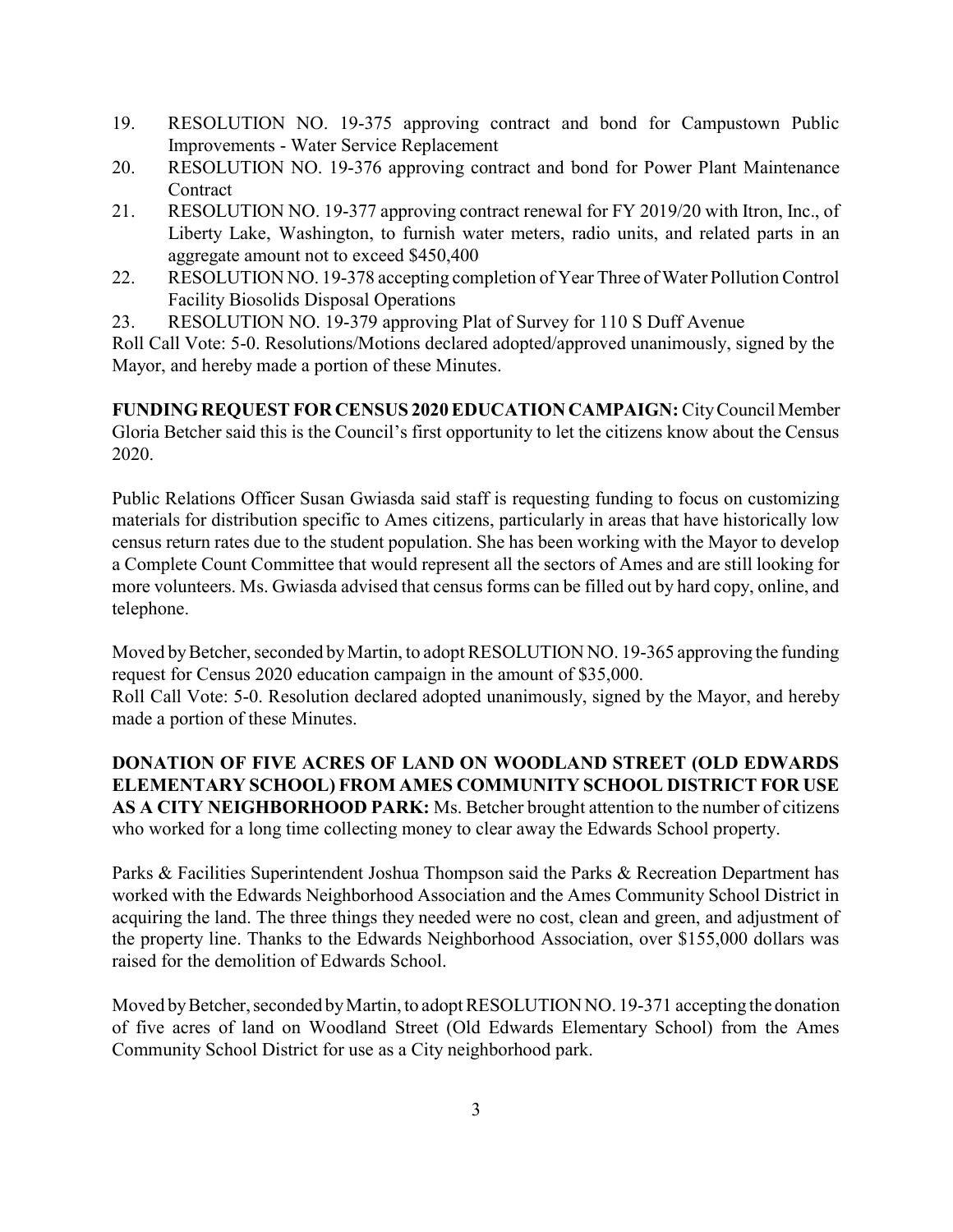Roll Call Vote: 5-0. Resolution declared adopted unanimously, signed by the Mayor, and hereby made a portion of these Minutes.

PUBLIC FORUM: Mayor Haila opened Public Forum. No one came forward to speak, so he closed Public Forum.

FY 2020/21 ASSET PRIORITIES: Assistant City Manager Deb Schildroth asked the City Council to keep in mind the comprehensive review of the ASSET process that has been going on. The Joint Funders met in May 2019 and discussed a Community Needs Assessment, funding priorities, measuring outcomes, and allocating funds. One of the themes that came out of the meeting was the need for joint priorities or priority areas across funders.

Ms. Schildroth said the Community Needs Assessment is typically piggy-backed with the Health Assessment that Mary Greeley Public Health is required to do every five years. The group that is looking at organizing that is the Story County Quality of Life Alliance. An assessment should be available to use by late winter or early spring for fiscal year 2021/22. The Clear Impact Scorecard is led by United Way of Story County, which will determine trends of services.

Council Member Gartin said he is very supportive of what is on the table. He said the community experienced a tragedy when a 17-year-old high school student took her life recently and asked Ms. Schildroth to discuss the changes that have happened with Youth and Shelter Services (YSS) in terms of mental health care for youth.

According to Ms. Schildroth, state legislation has requirements that school systems offer training to teachers and others within the teaching profession on mental health and recognizing symptoms, addressing issues, learning about resources in the community, and how they can help prevent some of the tragedies that do occur. Locally, YSS offers a wide variety of counseling and psychiatric services to youth. One of the uses of City funds is allowing YSS to schedule crisis appointments; if the appointment doesn't get used, the City pays for the slot. If the appointment does get used, Medicaid or insurance covers when available; otherwise, the City pays for it. She said legislature passed the creation of a children's mental health system, which is the responsibility of the 15 regions throughout the state to figure out how those services will be provided and funded.

Mayor Haila advised the Council Members that staff is looking for direction from them on approving the ASSET priority services. Ms. Schildroth advised the items listed currently exist for fiscal year 2020, but there is one small change that outlines the input given from the volunteers. The only change is under Transportation Cost Offset Programs, which is no longer specific to elderly or families.

Council Member Beatty-Hansen verified the service they are approving tonight is the one with the two bullets. Mayor Haila clarified that the goal is to get all of the services funded.

Mr. Gartin said he is concerned that the volunteers have limited the education development funds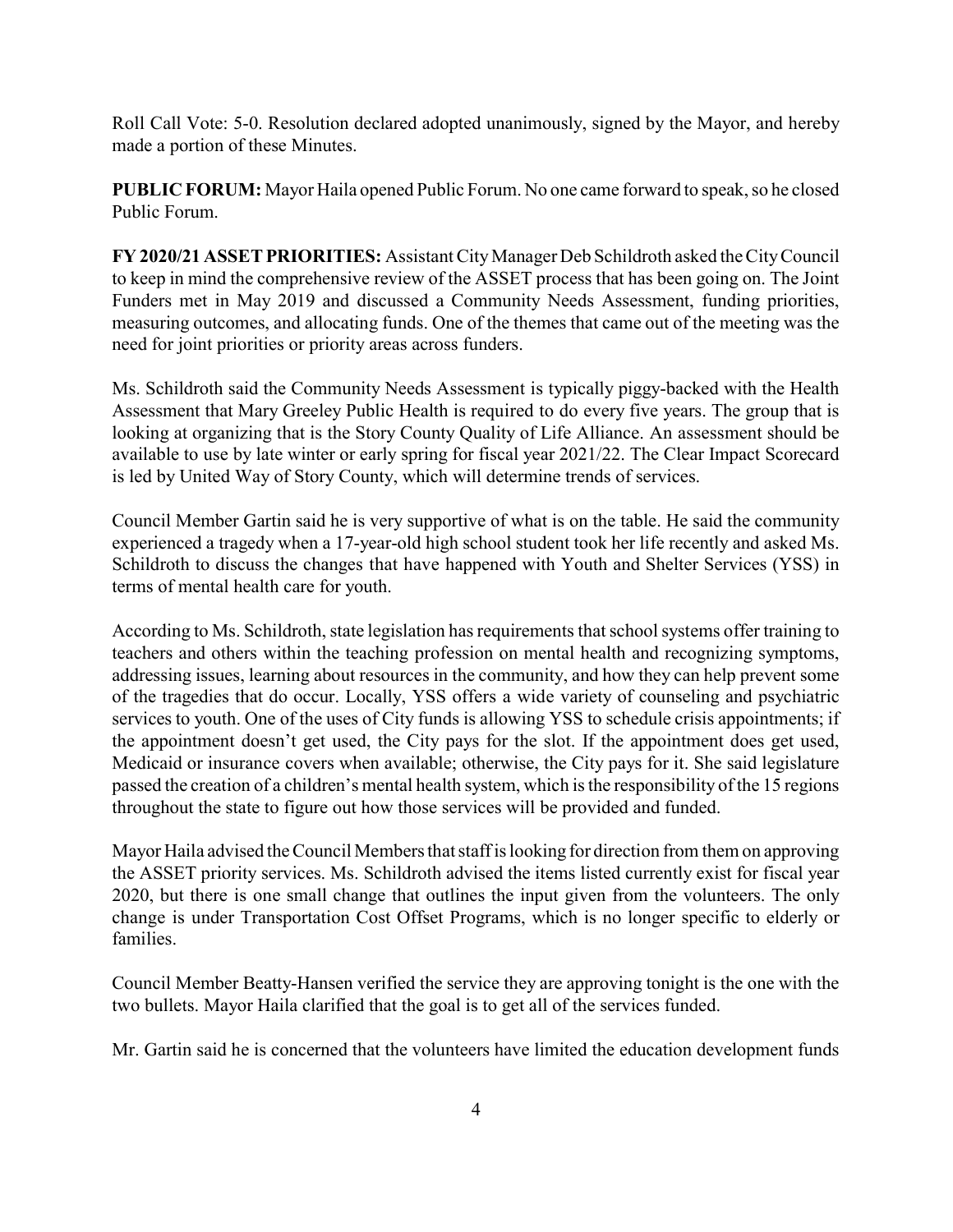for summer enrichment and prevention of loss of learning under No. 3. By specifically creating a parameter of summer focus, the effort might not fit with the goals of the year-round Raising Readers Program. Mr. Gartin asked if further clarification is needed under the skilled development and enhancement for the volunteers to continue to focus on reading as a skill.

Council Member Martin added that the addition is not meant to exclude things, but to draw attention to these items to make sure they aren't overlooked.

Moved by Betcher, seconded by Corrieri, to adopt Alternative No. 1, thereby approving the City's current ASSET priority service categories for FY 2020/21, with the recommended prioritization of the sub-bullets.

Vote on Motion: 5-0. Motion declared carried.

#### DEVELOPMENT AND OPERATION OF A 2-MW COMMUNITY SOLAR FARM:

Electric Services Director Donald Kom said that in 2016, the Electric Department started noticing people putting solar electric panels on their own homes. Other people who didn't own a home or didn't have the ability to put panels on their homes created the idea for a community solar project. In response to this interest in a community solar project, the City contracted with Wind Utility Consulting, PC, to evaluate options for the development of a large community solar project in Ames. The evaluation results showed that with federal tax incentives, it worked out better to have the project be owned, maintained, and operated by a third party. Other models were considered so that the City could potentially purchase the project after a certain amount of time. Another model was examined to build the project and allow any business or customer who wished to participate in the project to have a share in it in the form of "Power Packs." The project, identified as SunSmart Ames, has three components - Site Selection, Power Purchase Agreement with the solar developer, and an Electric Customer Participation Program. Currently, 72% of the project has been subscribed.

The preferred site for the Solar Farm is located adjacent the Ames Municipal Airport. It is ideally suited for solar development and has the public visibility that benefits a community solar farm. Interested electric customers have been subscribing to "Power Packs" in the SunSmart Ames project, and upon execution of a developer's contract, will pay a one-time fee in return for billing credits equal to their pro-rated share of monthly generation output from the farm. At present, Electric Services has received "Intent to Purchase" forms for approximately 70% of full capacity of the project.

A Request for Proposal (RFP) was issued to 94 developers for proposals to build, own, and operate a two-megawatt solar farm. Staff received proposals from 14 developers. The evaluation team was composed of staff from Electric Services, Iowa State University Facilities Planning & Management Utilities, and the City's consultant.

Based on the interviews, responses to the follow-up questions and the determination of the best value to the Utility rate payers and the City, the evaluation team ranked the final four developers.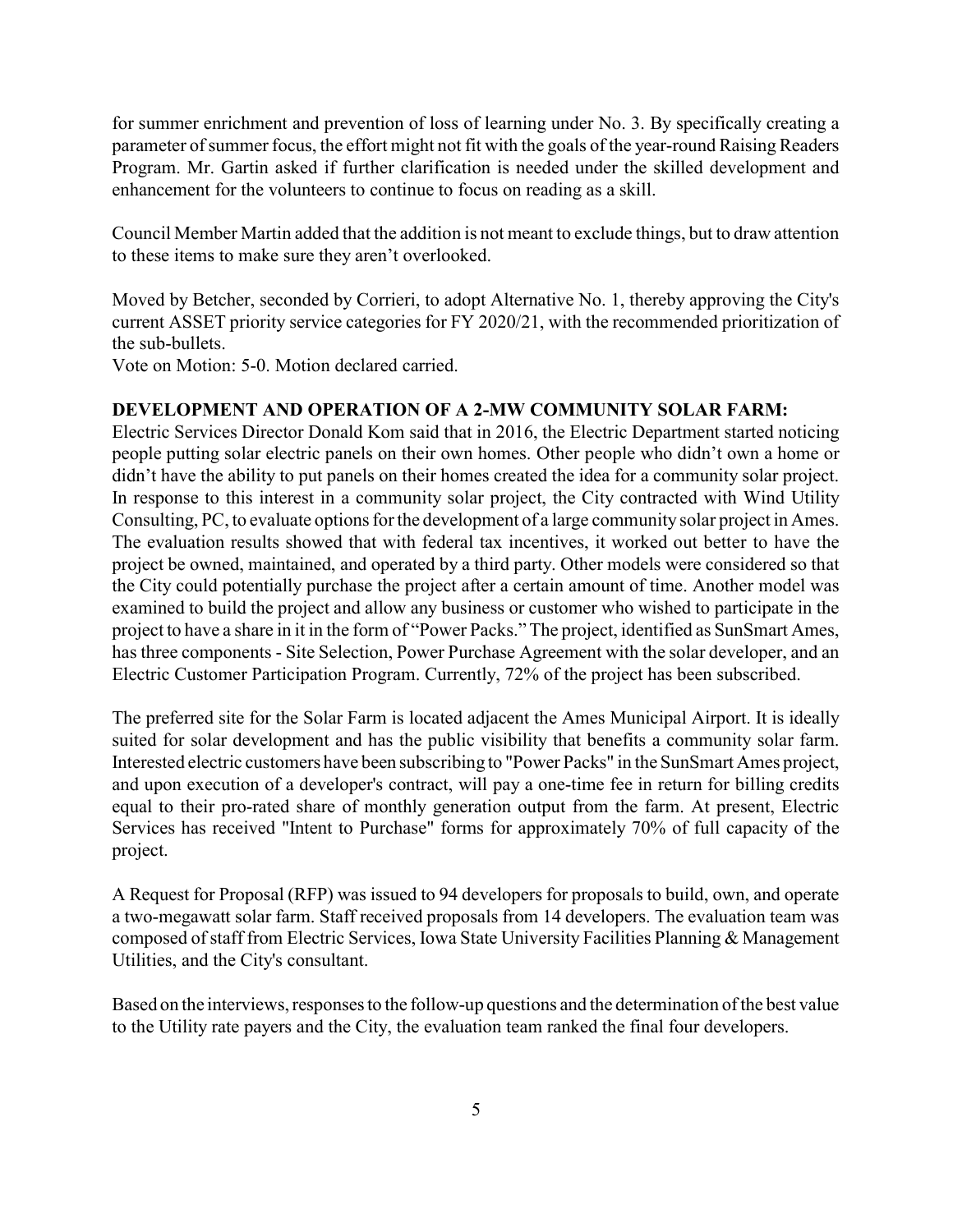Based on the total scores and a unanimous decision by the evaluation team, staff concluded that ForeFront Power provides the best value for the ratepayers. Furthermore, the staff believes the system being offered by ForeFront will be able to handle peak demand better due to its design; the developer offers a stable financing package, and the panels will be more visible from Highway 30. At the time the City approved the Letter of Intent with ForeFront, this project was not to move forward until at least 80% of the project has been committed to by the ratepayers, so the City Council approved a Letter of Intent (LOI) with Forefront Power.

Staff has received executed contracts from ForeFront Power with a flat cost at \$60/MWh. However, over the past several days, staff was able to negotiate a slightly lower contract price of \$59/MWh with no changes to the rest of the contract. This lower price will decrease the cost of a Power Pack by an amount yet to be determined. To accept this lower price, ForeFront is requiring that the City be the first party to sign the agreement as a good faith indication of intent to proceed. Upon approval of the contract with ForeFront, staff will finalize the Customer Agreement that will convert the Power Pack "pledges" into "commitments."

City Council Member Betcher asked if there would be an opportunity to buy only part of a Power Pack or if you could buy a Power Pack for another individual. Director Kom said to help those who find the \$333 a struggle, there is a 12-month payment plan. If people wanted to put money together to buy a Power Pack for an organization, it is possible, and as long as they are an electric customer of the City of Ames, it can be done for individuals as well.

Mr. Martin asked when the last day was to purchase a Power Pack. Mr. Kom said they will continue to market the Community Solar Farm up to and through 100%; there are still 1700 power packs available for purchase.

Ex officio Devyn Leeson asked how people who aren't necessarily homeowners or long-term residents can get involved. Mr. Kom said if they are going to stay in Ames, they can take the Power Pack with them anywhere in Ames as long as they are a City electric customer. If a person is leaving Ames, they have the ability to sell it back to the City or they can donate it to a worthy cause.

Council Member Gartin asked Mr. Kom to identify who was involved in the marketing efforts so they could be recognized. Director Kom said Susan Gwiasda, the late Steve Wilson, Derek Crisler, Mel Crippin, KHOA, KASI, and Kiwanis, a group of very excited citizens, and more. Mr. Gartin asked for a ballpark number of individual owners. Mr. Kom said it is in the hundreds, but less than 1,000.

Mayor Haila opened public input. Seeing no one wishing to speak, he closed public input.

Moved by Beatty-Hansen, seconded by Corrieri, to approve RESOLUTION NO. 19-380 approving Energy Services Agreement with ForeFront Power of San Francisco, California, to construct and maintain a 2-MW Community Solar Farm at the Airport site.

Roll Call Vote: 5-0. Resolution declared adopted unanimously, signed by the Mayor, and hereby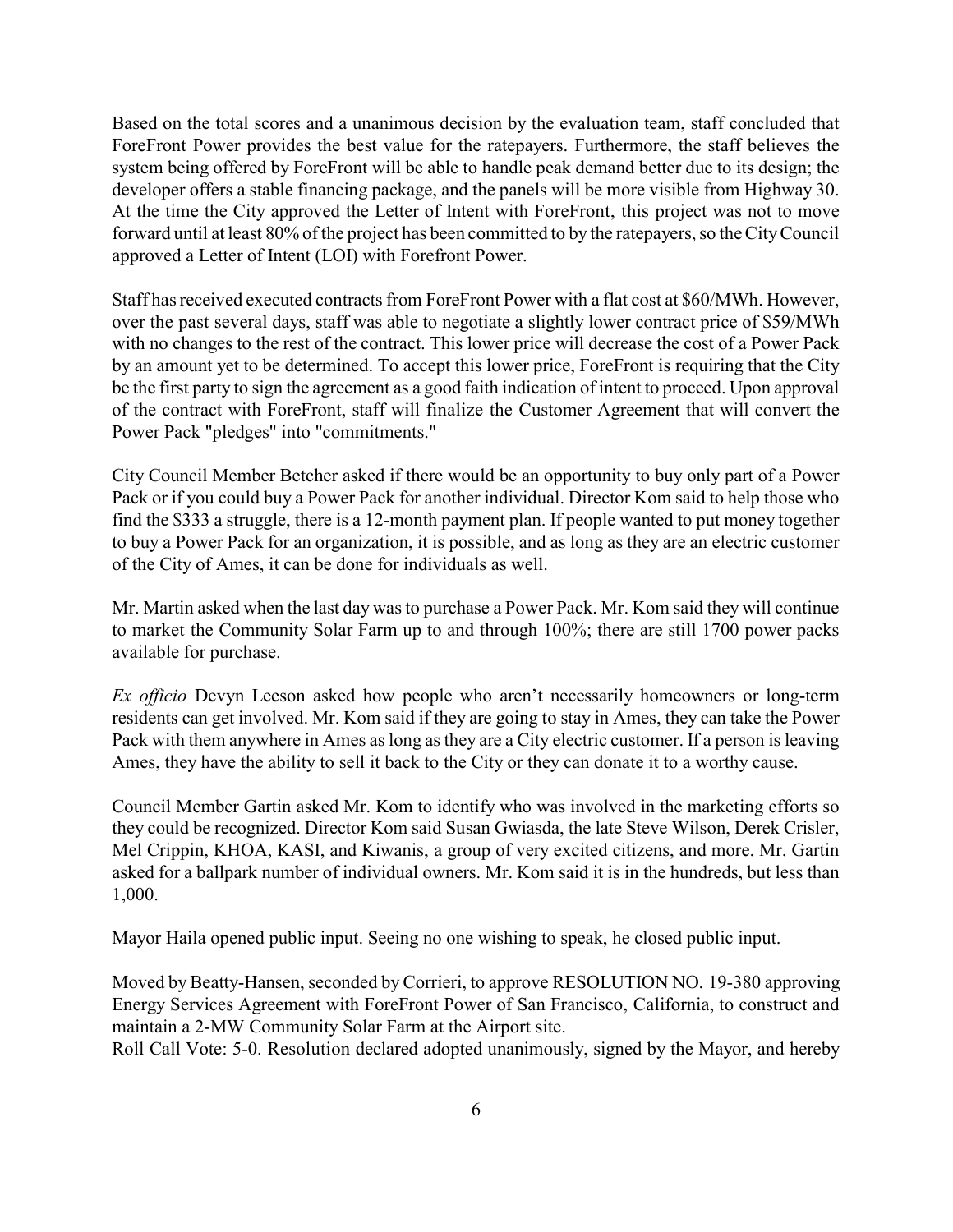made a portion of these Minutes.

RETAIL SOLAR NET METERING REVIEW: Electric Services Director Kom, explained that when a resident installs a solar panel on their house, it is installed behind the meter so the house uses any energy that is produced by that solar panel first, which reduces the amount of energy that a customer buys from the City. At one time, there was a strong desire for people to install more kilowatts than they are using at any given time. The Net Metering Program deals with the excess energy that is produced. The unused energy gets stored on the system for use at a later time. As the City is taking that overproduced energy, they were buying less off the market. The problem is that market energy is the cheapest energy compared to the full retail energy; so instead of buying the market energy, they were paying more for the full retail energy and missing out on the market energy. The other piece is that there is a certain amount of fixed infrastructure that goes in. There was no way to recover the fixed costs from residents who used the infrastructure. The solution was that the City would pay the resident the full retail rate for the energy component of the overproduced amount.

Council Member Gartin asked if the City's approach was consistent with peer communities. Mr. Kom said it's all over the board. Alliant's approach doesn't limit how much solar can be put on, but how much is in the one net metering bucket, and then everything else is purchased. Cedar Falls pays a flat 4.9 cents for anything that is overproduced. Midland pays 2.9 cents. Another co-op paid 2.7 cents. MidAmerican did look at some legislation; they are starting to have concerns about not being able to recover some of the fixed costs.

Mr. Kom said there is some value in the solar reducing the peak demands, but only see about 25% of the benefit as peak times are between 5:00 - 7:00 p.m. Also, solar is green and it doesn't adjust how they use the Power Plant; it just adjusts how they buy from the market.

Director Kom explained that valuing capacity or valuing the reduction in the peak is a stair step approach. There is enough generation to meet the load today and tomorrow, so at 130 megawatts, having more capacity has no value today. If the load is at 140 megawatts, and they are looking at spending money for another Power Plant, the extra capacity helps because it pushes off the need to spend that 50 million on another generator for one more year. It's like adding a bedroom to your home; you can't just spend a couple hundred dollars.

Council Member Beatty-Hansen said one of the qualities that isn't quantifiable is resiliency during natural disasters. Mr. Kom said the key to making dispersed generation work is to have the infrastructure that connects it all, but they need to find a fair way to pay for that infrastructure that allows the homes connected to the grid with solar, to still pay for the linemen. In today's rate structure, the way to do that is to separate the fixed cost from the energy cost.

Further discussion was had regarding the solar energy purchases from customers who are overproducing energy.

Mayor Haila opened public input.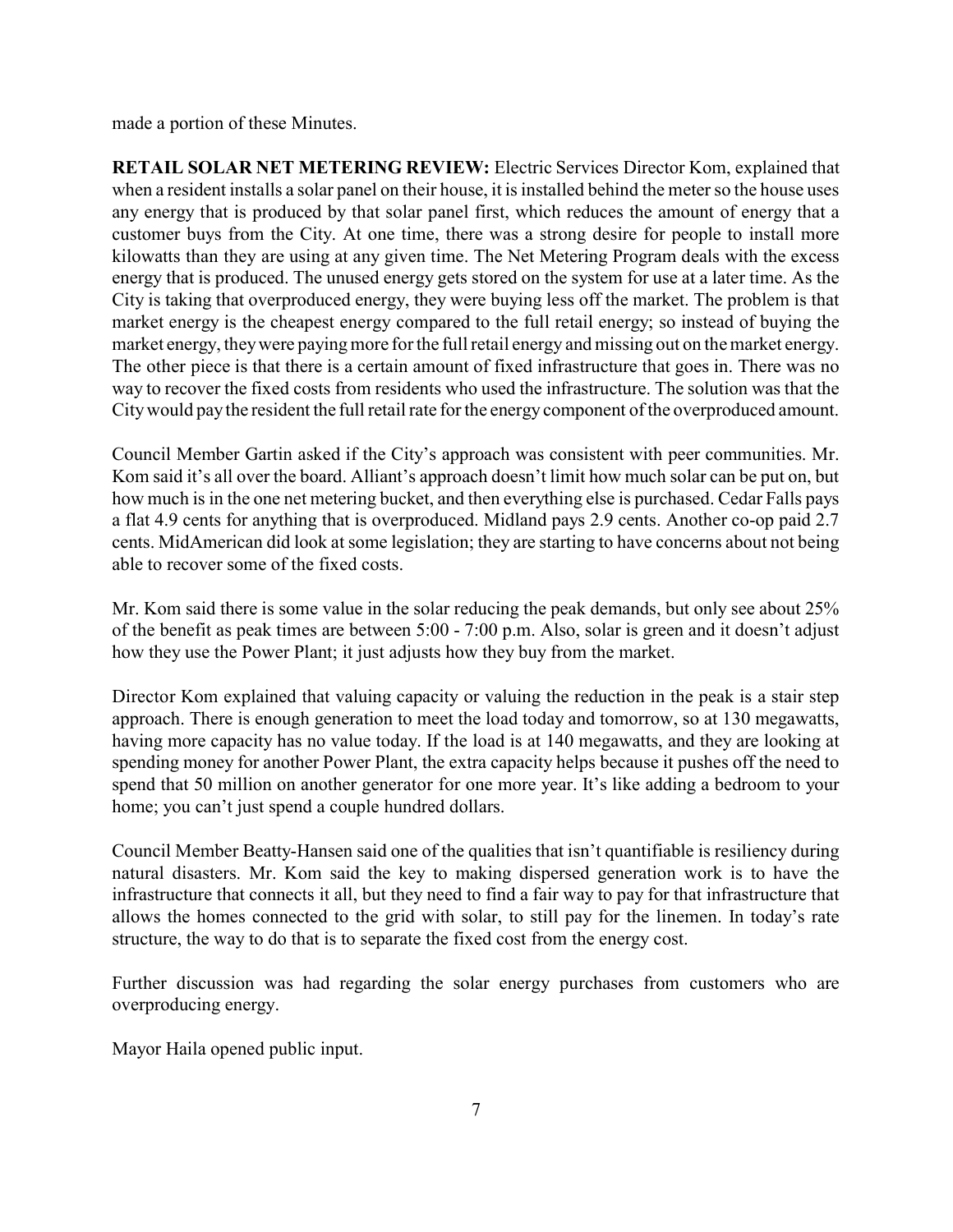Mark Steffen, 2316 Aspen Road, Ames, said in past videos of the meetings, he was able to demonstrate the most egregious cost shift from rate payers is from the residential to the commercial customer because the City deeply discounts rates to incentivize new businesses to come to Ames. Development of storage infrastructure for the future of this community needs to be addressed. There are 100 of the 140 solar generating customers who only have one solar panel. Mr. Steffen said he has 18 solar panels. There is a much smaller number of average size customers.

Mr. Steffen suggested that the City Council should adopt the Alliant policy because it addresses the big concern of overproduction. It also addresses the concern of the people who have been prevented from putting up rooftop solar as the payout was stretched way out. It pays them the full value of up to what they consume, so they just can't overproduce.

Mayor Haila confirmed that Mr. Steffen is advocating to change the program against EUORAB's recommendation to not change it. Mr. Steffen said that the Council should consider a different model of governing the municipal utility. Other communities have an elected light plant board because there's so much to deal with.

Erv Klaas, 2200 Hamilton Drive, Unit 508, said the most important question is whether a capitalistic society like the United States and a capitalistic international order is capable of reducing their greenhouse emission enough to sustain life. He said he represents the Climate Action Team and will continue to advocate for more solar energy in the City. The Climate Action Team would like to see 100% renewable energy in ten years. He suggested when 30-40% of the houses in the City begin producing electricity with solar means or if the ordinances are changed so the City can put solar on the flat roofs of the commercial buildings or canopies on the large parking lots on Campus, fixed costs would be paid mostly by those who don't have solar panels. But if they have solar panels, they reap the benefits and maybe that's an incentive for everyone to put solar panels on their houses.

Mr. Gartin asked if he or the Climate Action Team have a position for net metering. Mr. Klaas said they haven't had a chance to meet to talk about it, but they believe increased solar is important.

Marybeth Buchele, 4122 Cockrane Parkway, Ames, said she built a home six years ago with the intent to put solar on the south end of the roof which faces a large creek. Looking at the project, they thought they could put in 35% of electric usage, however, before they could get the solar panels in, the City changed the compensation. The project went from an eight-to-ten-year payoff to a 35 to 50 year payoff. The change in the compensation has shut down individuals putting in solar projects because the payoff is not there. The numbers for the power packs show the payoff in 20 years, with \$30 more in electrical credits than what was paid in the beginning with the price of the Power Pack. Financially, solar has been made to not be economically feasible in Ames.

No one else wished to speak, so Mayor Haila closed public input.

Director Kom suggested staff could use the Alliant model to figure out what the numbers would be for the City. The original program was that extra energy could be theoretically stored and brought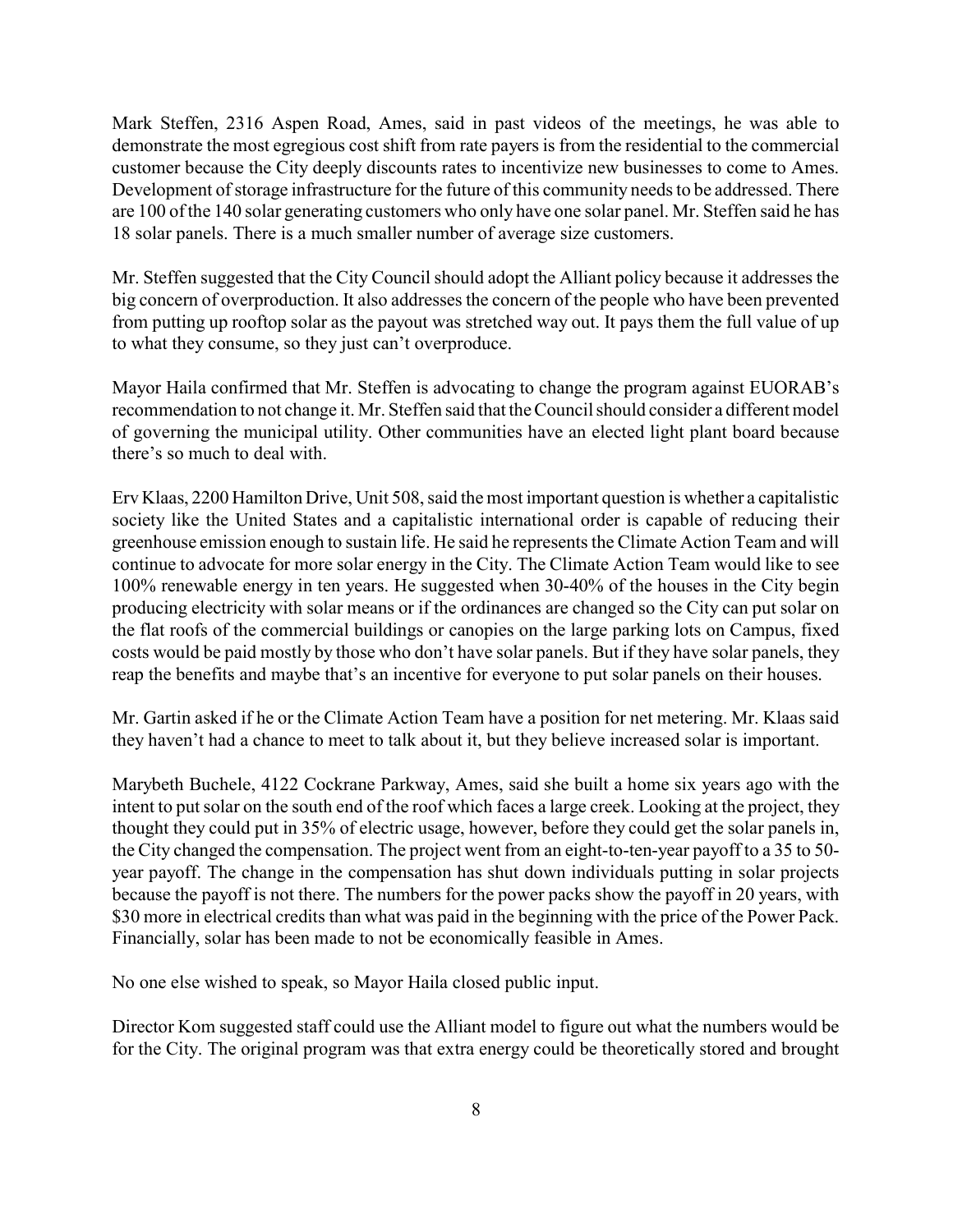back, but that didn't capture the fixed costs. He said the City's new Energy Services Coordinator Kayley Lain reminded him that someone had asked about the capacity value of solar. A rebate is offered on that, and the City has paid out more than \$218,000 in rebates for customer-owned solar.

Mr. Gartin asked if they do something tonight, it's not set in stone forever; they can always come back to visit this in the future if they were to leave things as EUORAB recommends. Mr. Kom confirmed Council can reassess and change this program at any time.

Council Member Amber Corrieri said she would be interested in getting additional information in looking at the numbers as it relates to the Alliant model or any of the other models and how it relates to what they are currently doing.

Mayor Haila said the issue would come back to Council, not to EUORAB. Mr. Gartin said he would be supportive to have EUORAB look at the numbers. Ms. Corrieri said the Council may want to change, but in order to do that and make the right decision, she would like more information from staff. Ms. Betcher said EUORAB should look at the Alliant model since they have not considered that.

Moved by Corrieri, seconded by Beatty-Hansen, to have staff bring additional information back to Council and EUORAB on the Alliant Model and a different model to see a comparison of those to what they are doing now.

Mr. Gartin said he would be supportive with the expectation that EUORAB receives the information and that Council gets a chance to hear from them.

Council Member Beatty-Hansen said it's a good thing to investigate other systems for potential room to grow in the incentives of solar. Mr. Martin said he is more interested in a greater incentivization, not just more information. He asked to amend the motion to ask for an eye toward improving the incentives for solar. Ms. Beatty-Hansen said she is also supportive of that.

City Manager Schainker confirmed they are looking for new models to increase the benefit.

Vote on Amended Motion: 5-0. Amended Motion carried unanimously.

RENTAL CODE CHANGES: Mayor Haila said there will be two or three options for public input, but not at this meeting. This is not to revisit and redo everything; tonight is to find out from Council if there are any items that they do not want to consider.

Building Official Sara Van Meeteren recalled that the City Council had held a workshop on June 18, 2019, to bring back options for the Rental Code as a result of the invalidation of the rental concentration cap by the State Legislature. The addition of the third Housing Inspector has allowed staff to more strictly adhere to the time frames set by Code for issuing a Letter of Compliance (LOC) because they can accommodate a higher inspection load.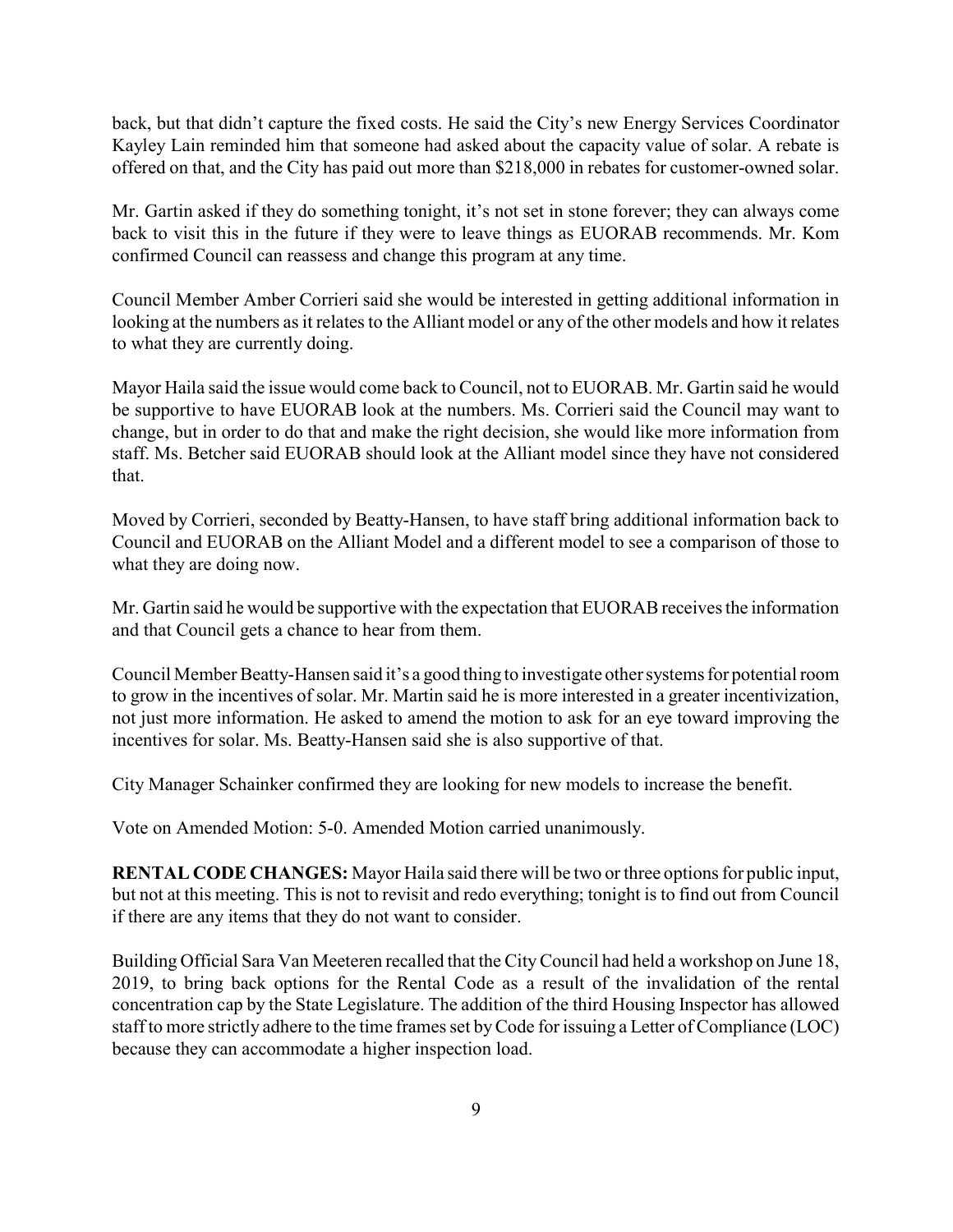Council had requested additional options for holding landlords accountable at the June 18, 2019, Council Workshop. All of the options classify violations using the same point system. Violations classified as simple misdemeanors (noise, nuisance parties, anything the police would site) would be assessed two points per occurrence and violations classified as municipal infractions (parking, garbage, snow removal) would be assessed one point per occurrence. To be considered an occurrence, the tenant and/or owner would have been issued a citation and been found guilty of the violation by the court. Once the property has accumulated four points in a lease cycle, it would be subject to the enforcement actions. The first option is to impose suspension/revocation, which would need clarification on when the suspension/revocation is to be effective. The second option is to increase annual registration fees, or introduce fees in addition to those already in Chapter 13. The third option is to use municipal infraction fees based on the point system. If, after the first enforcement action, the property accumulates four more violations in a year, it would be subject to the Second Tier of enforcement. The Third Tier of enforcement would be in effect for the third and subsequent occurrences.

The draft ordinance includes a provision that prohibits a property (not the owner) that has had the LOC revoked from being able to register as a rental for two years from the date of revocation. If the Council members should choose this option, they will also need to consider when the suspension should become effective. This decision will determine when the tenants would be required to vacate the unit.

Ms. Van Meeteren said 50 percent of the Code cases are on rental properties. There are only a couple Code sections that are only enforceable on rental properties: grass height and garbage containers. When you take those out of the equation, only 44% are on rental properties, so over 50% are on owner-occupied properties.

The second item was making illegal properties ineligible for an LOC. If a property is found to have been rented without a LOC, it would make them unable to apply for a LOC. If the Council members should choose to move forward with this, they will need to determine how long the ineligibility applies. The options are indefinite and tied to the property, ineligible for one year, or ineligible under same ownership.

The third item was rent abatement. It allows the City to prohibit the owner from accepting any rent. This provides an option for staff to provide information to the tenants on their legal options. Staff has added a subsection that would give them authority to use this tool when they are unable to get a landlord to make corrections required as the result of an inspection. Rent abatement could be used in addition to, or as an alternative to, a citation.

The fourth item was the removal of the consanguinity clause. Chapter 13 of the Ames Municipal Code includes those related to the owner within the first degree of consanguinity (mother, father, sister, brother) in the definition of "owner-occupied dwelling unit." This allows children of the owner to reside in a home without the owner present. In this situation, the child/children could have one additional paying roommate reside in the unit with them without being subject to the Rental Code.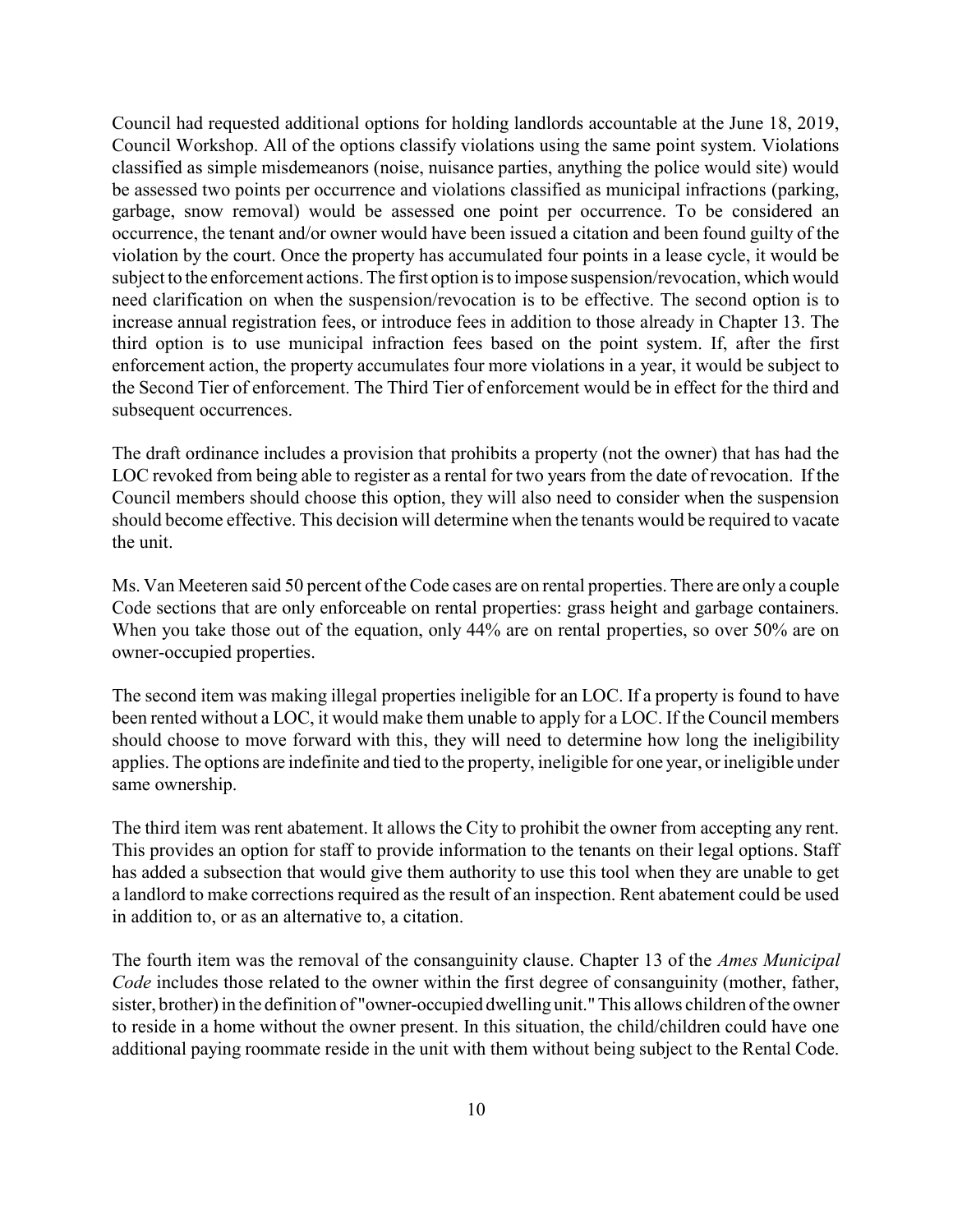If there were ever more than one paying roommate, the property would need to be registered as a rental property. Removing the consanguinity clause would eliminate the ability for owner's relatives from being considered owner-occupied. It was noted that it is impossible to know the number of properties this change would affect.

The last item was to freeze bedrooms in Near-Campus Neighborhoods. A list was obtained from the City Assessor's Office of all the bedrooms they have for all the owner-occupied properties in the Near-Campus Neighborhoods. It would freeze the bedrooms so if an owner-occupied property today wanted to become a rental tomorrow, they would be a rental with the number of bedrooms that is currently on file. If someone questions their bedroom count at the initial inspection, the Inspector will review Building Permit records. Should the inspector find a Building Permit dated prior to January 1, 2018, for an additional bedroom that is not reflected in the Assessor's records, the bedroom count will reflect the additional bedroom.

Moved by Beatty-Hansen, seconded by Corrieri, to discuss making illegal rentals ineligible for a Letter of Compliance.

Vote on Motion: 5-0. Motion carried unanimously.

Moved by Betcher, seconded by Beatty-Hansen, to discuss rent abatement. Vote on Motion: 5-0. Motion carried unanimously.

Moved by Beatty-Hansen, seconded by Corrieri, to discuss removal of consanguinity.

Ms. Betcher asked Ms. Van Meeteren to clarify that this would be an option that is difficult to enforce or if it would not make any difference if they have an LOC. Ms. Van Meeteren said it would not be hard to enforce, but it would be hard to get the word out and get people to be compliant on the front end because they don't know how to reach those people.

Vote on Motion: 2-3. Voting aye: Beatty-Hansen, Corrieri. Voting nay: Betcher, Martin, Gartin. Motion failed.

Moved by Betcher, seconded by Beatty-Hansen, to discuss freezing bedrooms. Vote on Motion: 5-0. Motion carried unanimously.

Moved by Betcher, seconded by Beatty-Hansen, to discuss holding landlords accountable for nuisance issues.

Vote on Motion: 3-2. Voting aye: Betcher, Martin, Beatty-Hansen. Voting nay: Gartin, Corrieri. Motion carried.

Illegal Rentals Ineligible for LOC: Ms. Beatty-Hansen said Option 3 looked the best to her, which is ineligible under the same ownership. Ms. Corrieri asked how the City would prevent someone from just changing the name of their LLC. Mr. Martin said he likes the one year better and Ms. Corrieri agreed. Ms. Beatty-Hansen asked if they could use the one year Transitional Letter of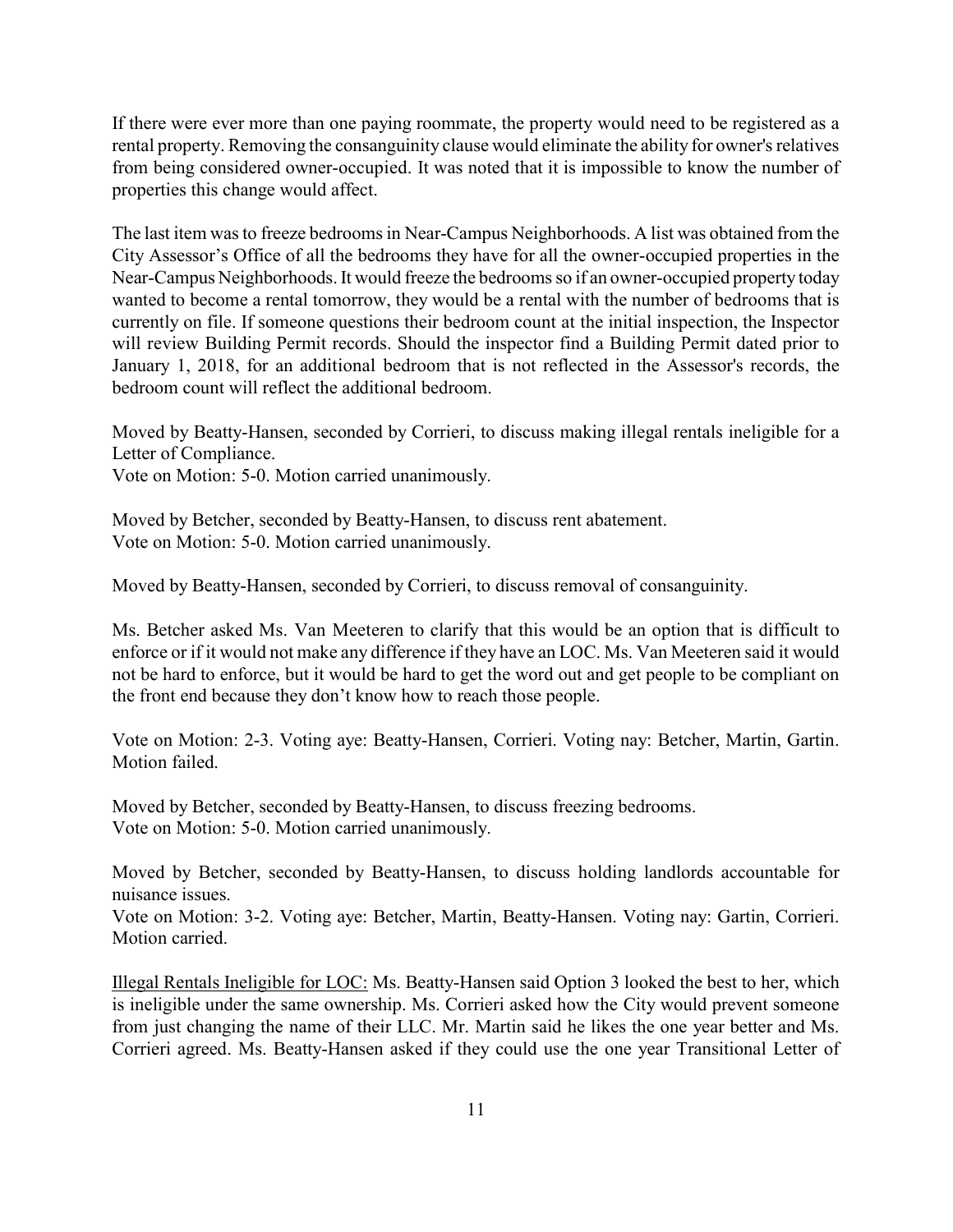Compliance for the one year that they are ineligible for an LOC. Ms. Van Meeteren said they could not use that. Mr. Gartin asked what is anticipated to happen to the property when someone gets tagged and they lose their LOC. Ms. Corrieri said the owner could sell it, could stop maintaining it, or they could let it sit vacant. Ms. Betcher added that they could occupy it or have a family member occupy it under the consanguinity clause. Ms. Beatty-Hansen said they could continue to operate it illegally until fines start to be imposed.

Council Member Gartin said he is frustrated by the efforts of people to circumvent the Council's efforts to create a uniform system. If people can't get income for an investment property because their LOC has been taken away, they can't pay their mortgage and that property will go to foreclosure or the owner would have to sell the property. Ms. Betcher advised that staff prefers to go with education first, then "drop the hammer" after that. Ms. Corrieri said if there were an illegal rental reported, they would be informed with a time frame to comply with the Rental Code, and if they failed to comply within that time, then they would become ineligible for an LOC. Ms. Van Meeteren confirmed that was correct. She said currently, when it gets to that point, they would issue a municipal infraction citation of \$500. Ms. Corrieri verified that instead of the current process, if they refuse to comply, they would now become ineligible for an LOC, so there would be a warning system in place.

Ms. Betcher said the people who are uninformed are going to take the education and do the right thing; and if they don't, that's what the system should be addressing. Mayor Haila asked what happens if it's not registered anyway and you can't get an LOC and they can continue operating illegally. Ms. Van Meeteren said it's a municipal infraction for each day that they are in violation. Once they are found guilty, the \$500 citation would go up to \$750, and then \$1,000. Ms. Corrieri asked what time frame they have to comply. Ms. Van Meeteren said the initial letter gives the property owner two weeks to contact the City to let them know what's going on and to begin the process of becoming compliant. If another letter is needed, they might give them another 14 days, but then if they aren't responsive, they would move forward with citations. The time frame allotted for the violation correction is detailed in the Code.

Mr. Martin asked if making someone ineligible for an LOC would have been useful in the past. Ms. Van Meeteren said, in her opinion, the fine would be more reasonable and is typically enough to get people to comply. Ms. Betcher asked if the fine was sufficient or if it should be increased. Ms. Corrieri pointed out that the fine is daily.

Building Official Sara Van Meeteren suggested structuring the Code language to make these consequences as options that the City could assign instead of having just one penalty. Ms. Corrieri said the vast majority of landlords maintain their properties. There is a matter of fairness to the landlord community if they allow illegal rentals to continue while requiring certain things from the people who are following the Code.

Mr. Leeson asked if there was value in considering potentially delaying the ineligibility of the LOC for the renter's sake to allow time for them to find another property to live in. Ms. Van Meeteren said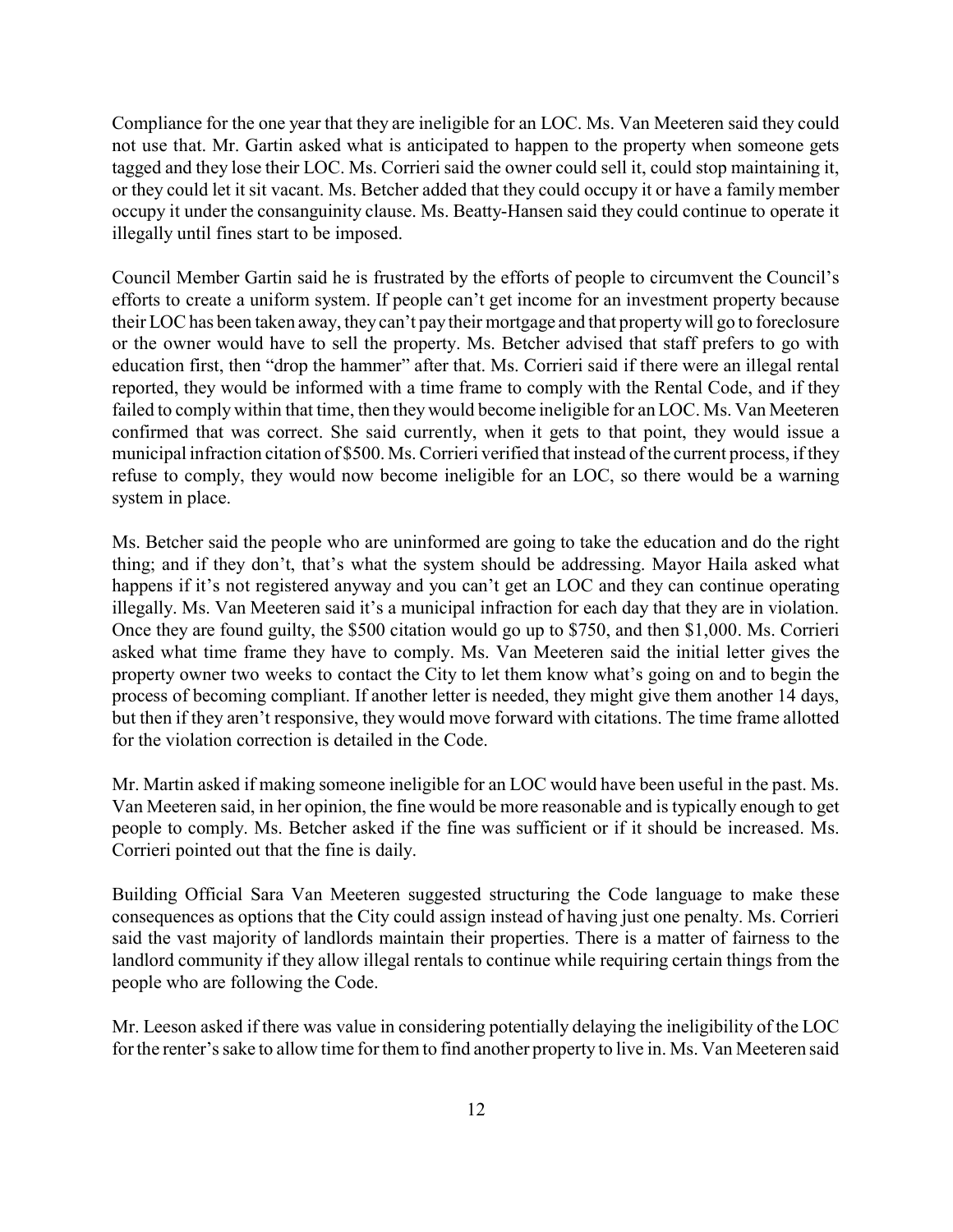with the nuisance violations, the first category was suspension or revocation. Council needs to decide when it would be effective, which is similar to this. The renter could be allowed to complete their lease or by July  $31<sup>st</sup>$ , whichever comes first. Or they could set a specific time frame like 30 or 60 days. A citation doesn't evict the tenants, but it does penalize the landlord for not complying.

Moved by Martin, seconded by Corrieri, to add ineligibility for one year to the toolbox available for dealing with the problem for illegal rentals.

Mr. Schainker confirmed that the penalty follows the property, not the owner.

Vote on Motion: 5-0. Motion carried unanimously.

Rent Abatement: Council Member Betcher asked if Iowa City has had any issues with trying to enforce the order. Ms. Van Meeteren said they have used the order four times and have not had any push-back and have not received any reports of retaliation on the renters. Ms. Betcher said initially, the order sounded like a good idea, but providing the information that that option is available is going to put that back in the court of the renters and they can decide. Mr. Martin said having an order from the City is a much stronger position for the renter, so maybe they can authorize the ability to issue the order with consent of the renter to give the renter more power to address the situation.

Ms. Betcher asked if this penalty option applies to any corrections that are required. Ms. Van Meeteren said Iowa City adopted what the State Code said and they added if it was an unregistered rental. The City of Ames is proposing to also add if the landlord isn't compliant with anything, not just life-safety, they can default to this penalty option.

Further discussion was had regarding the civil legal ramifications of this penalty between the renter and the landlord.

Moved by Martin, second Beatty-Hansen, to add the ability to issue an order to the toolbox of remedies as proposed for illegal unregistered properties plus any other violation. Vote on Motion: 5-0. Motion carried unanimously.

Freeze bedrooms in Near-Campus Neighborhoods: City Council Member Amber Corrieri reminded Ms. Beatty-Hansen that the request is for Near-Campus Neighborhoods because they already froze rentals in Near-Campus Neighborhoods, now they are just discussing owner-occupied in the same area.

Ms. Corrieri said it's a fairness issue: if they are freezing bedrooms for all the current landlords, why would they allow new properties to come on line without the same rights. She would prefer to either get rid of the other one or make it apply to everyone. Ms. Betcher agreed with Ms. Corrieri. She said from the emails she had received from the landlords, they seem to support this because of the fairness issue. Ms. Beatty-Hansen clarified they could add a bedroom if they wanted, but wouldn't add occupancy if they went to get an LOC.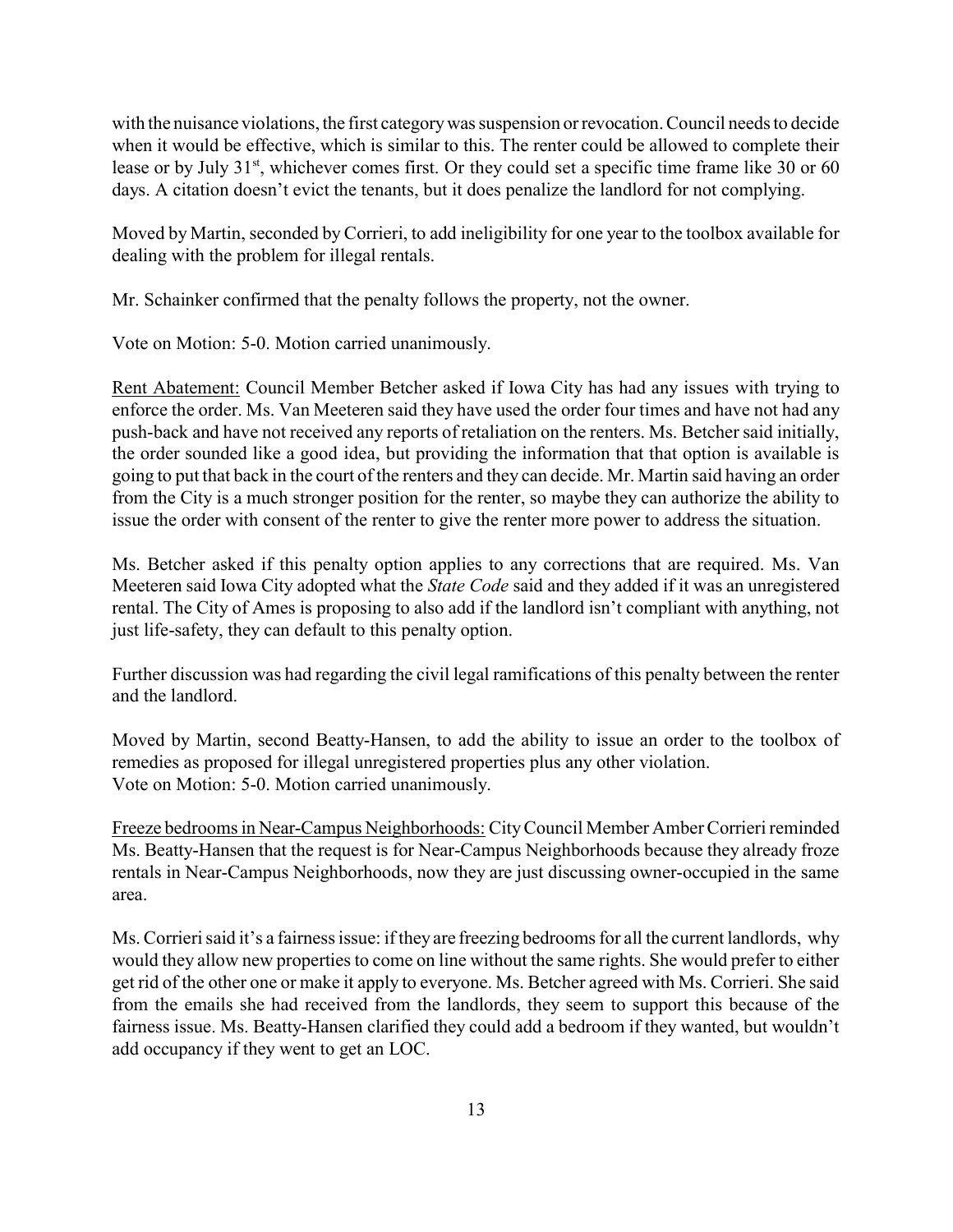Moved by Beatty-Hansen, seconded by Betcher, to freeze bedrooms for owner-occupied properties in the Near-Campus Neighborhoods.

Vote on Motion: 5-0. Motion carried unanimously.

Holding Landlords Accountable for Nuisance Issues: Ms. Betcher said they received a suggestion which she thought was worth discussing: separating the issues of nuisance parties and noise complaints from issues outside maintenance issues that landlords actually could do something about. She proposed that they hold landlords accountable for those issues, but not the nuisance parties and the noise complaints because evicting residents in problematic. Ms. Corrieri asked if landlords are currently not being held accountable for maintenance issues. Ms. Van Meeteren said the Code allows them to revoke a LOC for any violation. Ms. Beatty-Hansen said, of all the options, financially holding someone accountable is preferable over the revocation of LOCs.

Council Member Betcher asked if the tools are in place, why are there still problems with uncleared walks, etc. She questioned whether it was a problem with enforcement ability due to limited staff. In response to Ms. Corrieri's question about any fines being assessed, Ms. Van Meeteren said she had no recollection of writing citations to landlords; it's more owner-occupied properties. Ms. Betcher said there seemed to be unresolved complaints and she doesn't know how to fix it.

Mr. Gartin asked for the legal perspective from City Attorney Mark Lambert on whether the landlord could be held accountable for actions of the tenant. Mr. Lambert said the City could do that; the landlord owns the property and controls the property. If the tenant isn't complying, the City can penalize the landlord who can then turn around and penalize the tenant.

Mr. Leeson said there are more rentals in Ames than owner-occupied properties, but the issues are happening more at owner-occupied properties, so he isn't sure that holding landlords accountable will be productive. Ms. Betcher explained that she was looking at this for everyone, not just rentals. Mr. Martin said if the City already has the ability to assess infractions and they are not using it, what good is it to come up with other consequences that will not be deployed as well. Ms. Corrieri agreed that the City should be enforcing the tools they already have.

Moved by Beatty-Hansen, seconded by Gartin, to move to delete holding landlords accountable for nuisance issues from the toolbox.

Mr. Martin commented that people can still submit complaints with Ames-on-the-Go.

Vote on Motion: 5-0. Motion carried unanimously.

Ms. Betcher said one suggestion for stepping up enforcement was to use some of the people who are already deployed like Community Safety Officers looking for parking violations; they could add inspections to things to look for.

Mayor Haila, reviewed that three of the five penalties will come back to City Council in a draft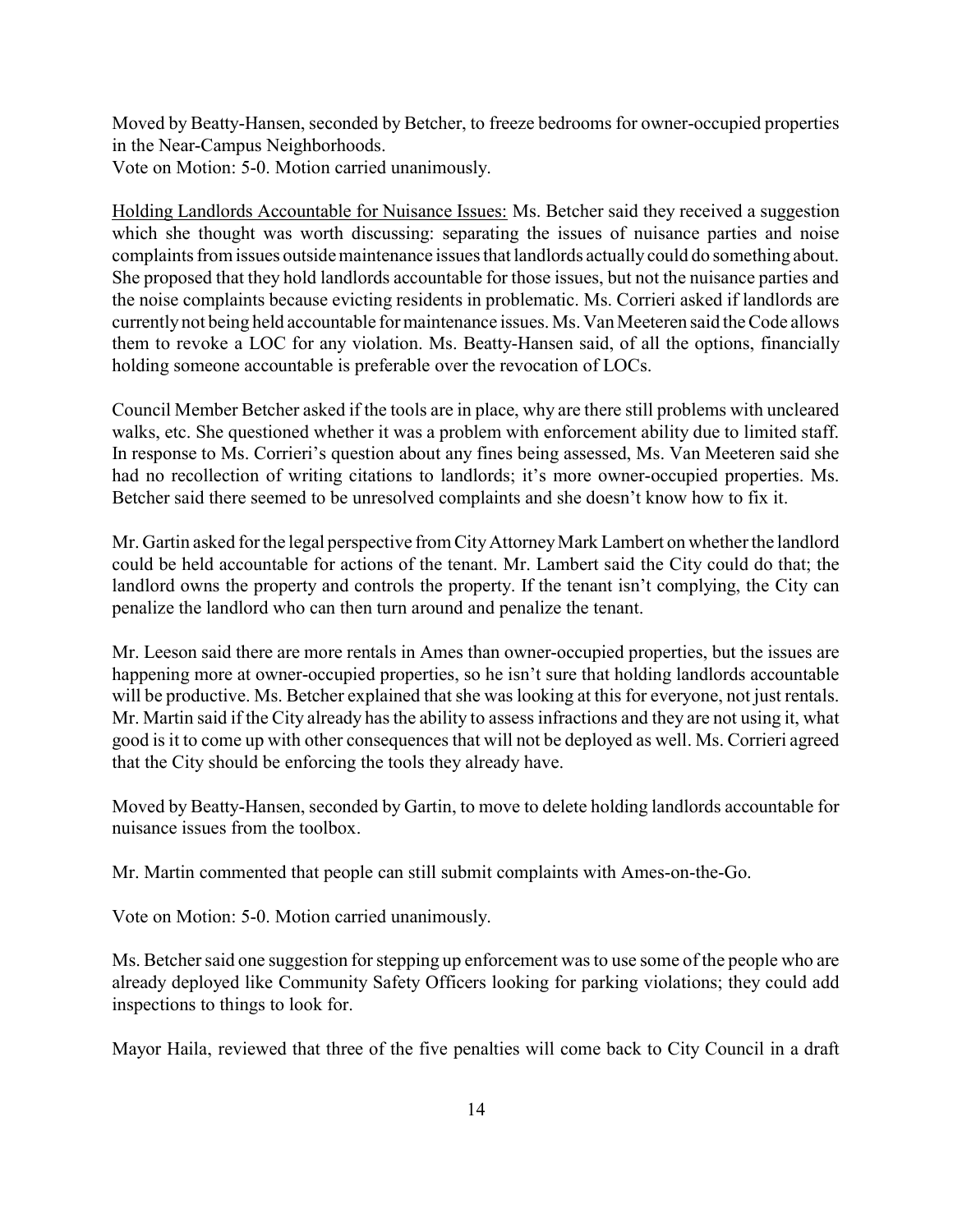ordinance. After that, there will be a two-week period for people to look at it. Council will come back again, and will have public input on those three items.

Mayor Haila called for a recess at 8:34 p.m. Council reconvened at 8:40 p.m.

VACATION LODGING: Planning & Housing Director Kelly Diekmann said the City Council had asked staff in June to bring back the discussion of the Guest Lodging Ordinance component. Vacation Lodging is the whole house rental through an Air B&B type of service. Council asked staff to bring back a report on how to manage those properties. Staff is looking for direction on whether they want to allow vacation rentals to exist in the licensing structure.

Mr. Diekmann said that there is a large variation of approaches utilized around the country as a means of restricting Vacation Lodging along with licensing. Some of these include:

- Prohibit (some cities are backtracking from previously permitting to restricting, such as Nashville)
- Allow only in higher density/commercial zoning districts
- Cap the percentage of licenses that may be issued
- Impose a separation distance between licensed Vacation Lodging units

Ms. Beatty-Hansen asked Mr. Diekmann to clarify whether someone operating an illegal short-term lodging would be ineligible for an LOC for one year. Mr. Diekmann said they would need to first distinguish the LOC issue from the guest lodging use since no version of this is allowed in the City right now. If the owner of an illegal rental wants to change and operate the property as a vacation rental, they wouldn't be able to do that if Council adopts the new Ordinance.

Ms. Betcher said vacation rentals are a commercial use and asked for a vacation lodging definition. Mr. Diekmann said vacation rentals are a short-term lodging use, so the Code considers hotels and motels as a version of residential use, but they are a separate category. By definition they pay Hotel/Motel Tax, whereas, a rental property, which is a household living use, does not pay taxes on the leases of the residents, so it is distinguishable. Vacation lodging is put under a residential category instead of a commercial category, but it is only allowed in a commercial zone right now.

Mr. Gartin suggested that they could treat these properties as regular rental property, but the argument against that is the temporary status; the turnover makes it a different situation than someone who will lease a house for a year. Ms. Beatty-Hansen said not only in the attention that's given to the property by the resident, but also the need of the traveler versus the need of residents to reside in a place for a long period of time.

City Council Member Gartin explained, in terms of the impact on the neighborhood, there is a sufficient difference between two houses: one has a long-term tenant and the other is circulating on a monthly basis. There is enough of a difference to give them a different status. Mr. Diekmann said the Zoning Code does that. The question is if they will allow for a use that the Zoning Code has already said is different in residential zones.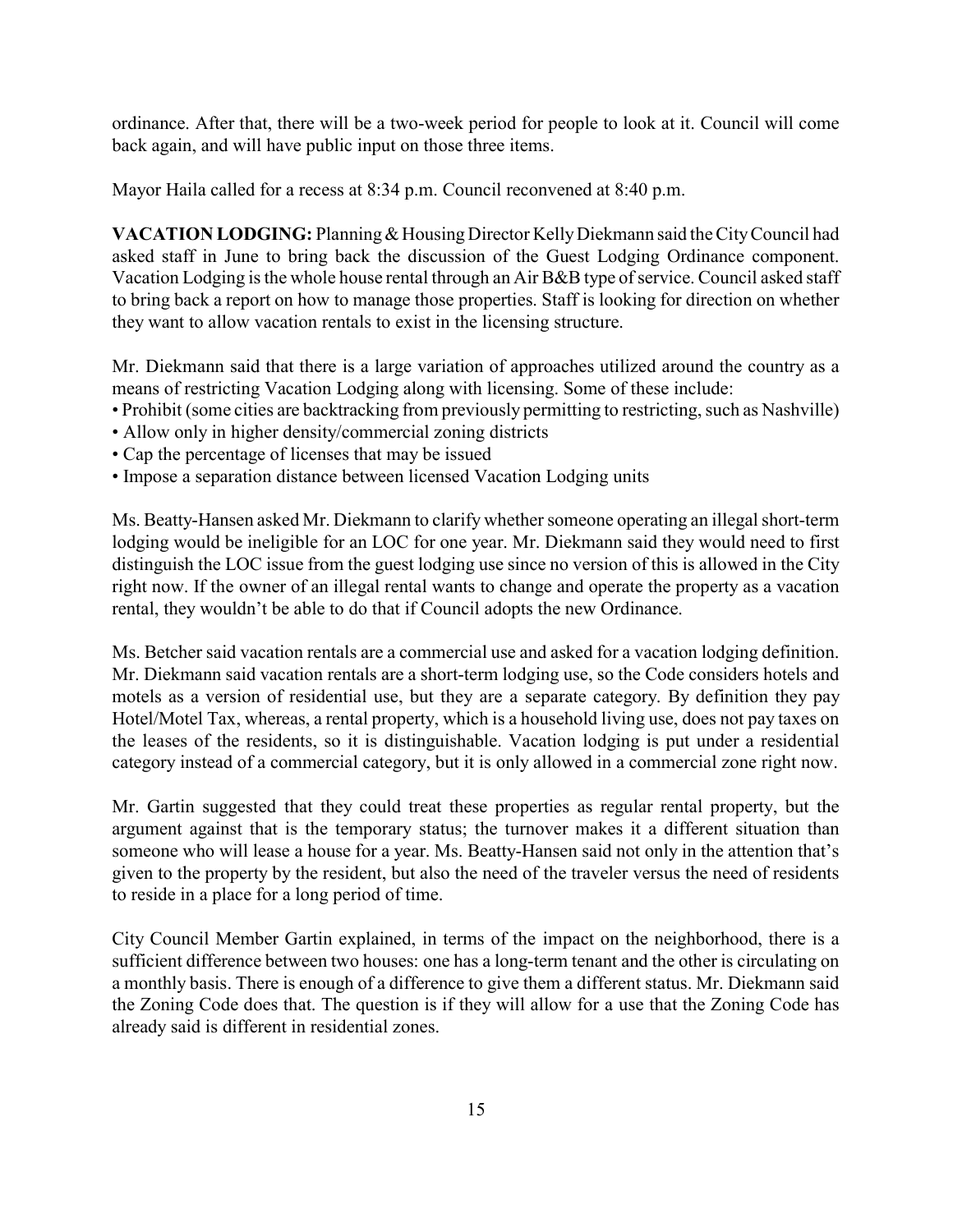Ms. Beatty-Hansen said it's not only the physical appearance and maintenance of the property, but also the needs in the community. There is a need for affordable owner-occupied housing and affordable rental housing, and the needs of the traveler and the two in this case are competing.

Ms. Betcher said she has been reading various studies that show that most places that have vacation rentals, you see a decline in available long-term rentals because it's more lucrative to have a shortterm, and the prices for other renters go up in the community. Mr. Gartin asked what would be left of the units that are there now if they were to limit vacation lodging to exclude it from residential zones. Ms. Corrieri clarified that this is regarding people who registered for a LOC and are operating a short-term lodging property. Mr. Diekmann said they don't have the Home-Occupation Permit to do what they are doing. If you don't live there, there is no permit to get; it can't be grandfathered because it's never been established.

Council Member Beatty-Hansen said this cuts into the affordability of owner-occupied and rental housing stock. They are allowing a short-term residential use into areas that are zoned for long-term residential. Mr. Gartin said they are trying as the City Council to make decisions about how people use their properties because the City is going to try to move the needle one way or another. The reason was for the impact on the neighborhoods. The hook is that short-term rentals have a different enough impact on neighborhoods. Ms. Betcher explained that she has been voting against this from the start because she thinks it impacts neighborhoods that an owner-occupied short-term rental does not. It's the cycling of the population through the areas that causes the issues, not necessarily the degradation of properties.

Mr. Gartin asked for evidence of problems and wanted to know what they are trying to solve. Ms. Corrieri said they can be an asset to a neighborhood and provide an alternative for people who are staying for more than one night. She commented that she is more in favor of looking at a separation distance as that would potentially help to eliminate some of the neighborhood issues. Ms. Betcher said they would have to include regular rental properties in that too.

Director Diekmann said they can't separate rental properties. The permitting of vacation lodging has to be separated from a rental property. Ms. Betcher explained that looking at the proximity of one vacation lodging to another, they are discounting the other rental properties in the area so there could be an entire block of rentals of various terms. She said she is concerned with the stability issue for the neighborhoods that led them to pass the rental caps in the first place.

Council Member Martin said he does see the superior hospitality benefit to have some housing types to accommodate different needs. It's also on the spectrum of problems that lead to his support of the rental cap namely that long-term residential neighborhoods develop social structures. He believes that if you remove the long termness of those terms, it disintegrates the coherence of the neighborhood. Vacation lodging increases the cycling, and he would rather these properties contribute to the lifeblood of the neighborhood.

Mayor Haila reminded the Council that under the goals in addressing housing needs, the last one was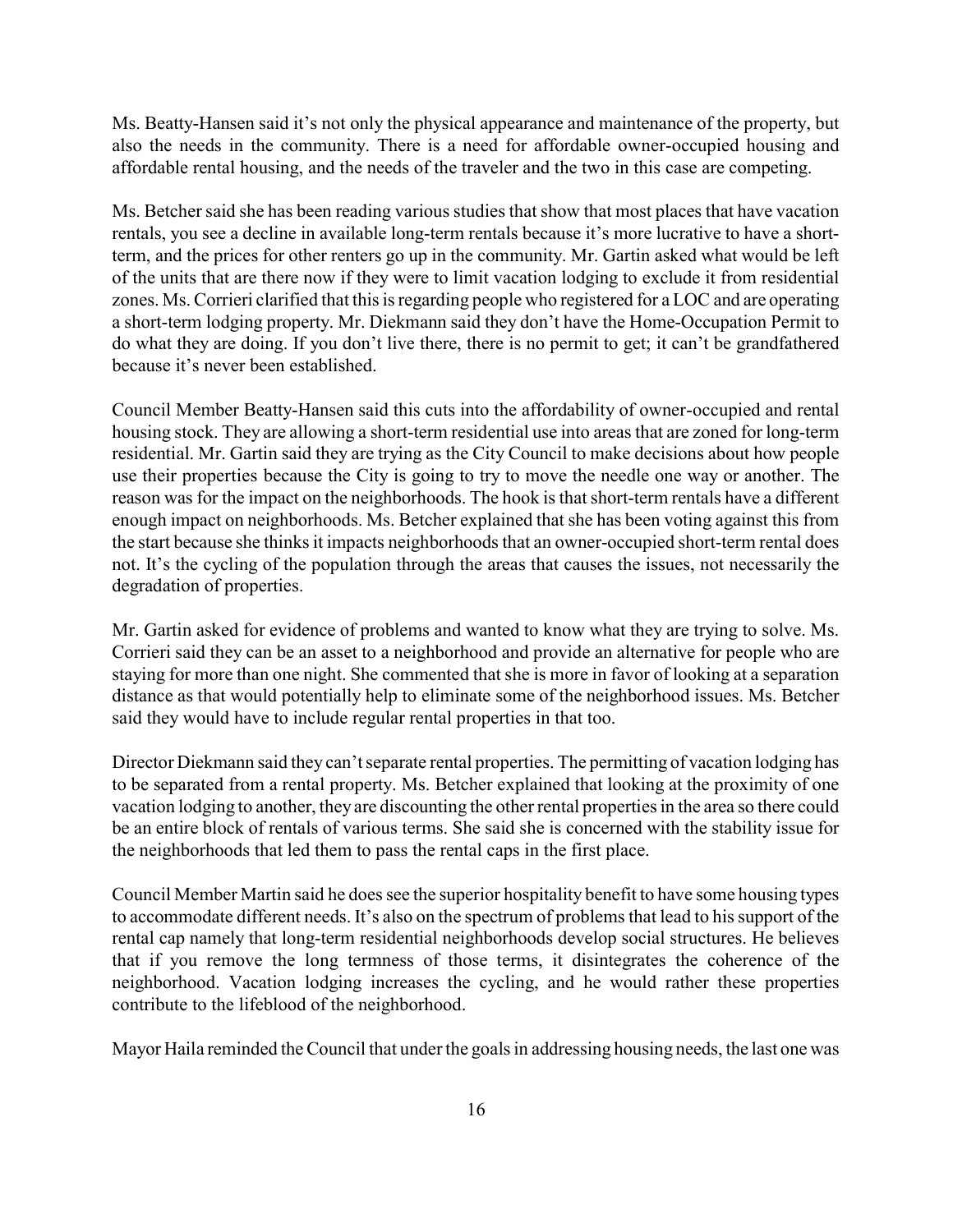to incentivize converting rental houses back into single-family units, and this would do the opposite.

The Mayor opened public input.

Helen Gunderson, 1626 Burnett, Ames, said she lives in a house and owns the house next door. She currently rents it out very carefully. She said someday she might like to change it, not to vacation, but to people needing to stay for a conference or for a funeral or a hospital. She recommended that Council took out the term "vacation". She suggested thinking of a way to differentiate between highly commercial or where someone makes minimal money and uses it mainly for charitable purposes.

Ryan Houck, 65697 190<sup>th</sup> Street, Nevada, said at the end of this month, they have someone staying there who lives in Ames and is having construction done at her house for a week or two. He said this is another example of an Ames citizen using an Air B&B. Ms. Corrieri asked if there was an option that he would recommend. He said he was very amenable to all of the options except Number 2.

Mayor Haila closed public input after no one else came forward to speak.

Moved by Betcher, seconded by Beatty-Hansen, to not allow vacation housing city-wide.

Mr. Gartin asked if that includes high-density areas also. Ms. Betcher said her motion is because the legislature might perceive it as Council trying to limit certain areas and not others. She said she is not convinced this is good for the economy when they need more affordable housing and long-term rentals.

Vote on Motion: 3-2. Voting aye: Betcher, Martin, Beatty-Hansen. Voting nay: Gartin, Corrieri. Motion carried.

Council Member Martin said he does like the idea of having this be possible somehow, some time in Ames, as it can be a better hospitality experience for some people. Ms. Corrieri said Council is effectively putting people out of business who have been trying to work with Council for over a year to continue operating responsibly in this community. She also noted that Council Member Nelson was absent.

Moved by Beatty-Hansen, seconded by Martin, to reconsider this topic until Council Member Nelson was in attendance.

Vote on Motion: 5-0. Motion carried unanimously.

Mr. Martin said he is uncomfortable with saying anywhere in the City and that he believes it should be more restricted than that.

Moved by Beatty-Hansen, seconded by Betcher, to table this until the next Council meeting when the full Council can be present.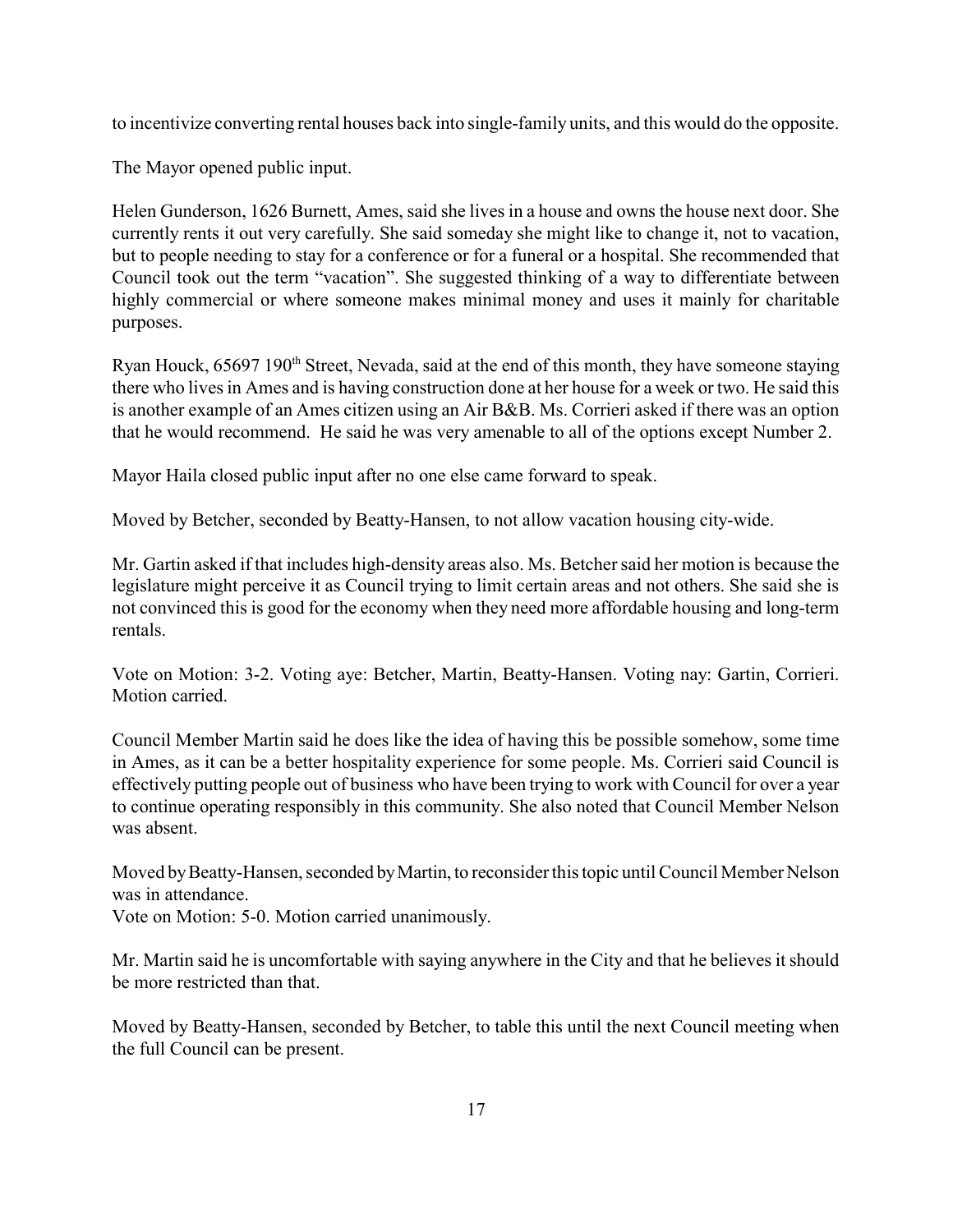Vote on Motion: 5-0. Motion carried unanimously.

HEARING ON CREATION OF A NEW CHAPTER OF THE AMES MUNICIPAL CODE, KNOWN AS CHAPTER 35, GUEST LODGING: Planning and Housing Director Kelly Diekmann said staff provided an alternative to the Council Members not to take action on this tonight if they did not resolve the vacation lodging issue. The first step was for the Council to decide if it wanted to proceed with this tonight or not since the other issue was deferred.

Mayor Haila asked what is recommended procedurally. City Attorney Mark Lambert said to open the public hearing and then have a motion to continue to the hearing to a future date.

Mr. Diekmann said they have had input along the way without a public hearing. He asked if there was anything else that needed to be changed in the Ordinance that they haven't heard yet since June other than the vacation lodging question.

Moved by Martin, seconded by Beatty-Hansen, to add a carbon monoxide detector to the checklist for fire.

Mayor Haila said they can open the hearing, and continue it until Council Member Nelson gets back, or wait until they have a decision on vacation lodging. He said Mr. Diekmann asked if there were any other changes that needed to be added before coming back with the Ordinance.

Mr. Martin said has been opposed to this because of the lack of the safety requirement. There is a carbon monoxide requirement to get an LOC somewhere in the ordinance. Mr. Diekmann said it's in Chapter 13 but is only in relation to furnaces. Mr. Martin said guest lodging likely has a furnace, so the way he understands it, the current draft of the ordinance is that it currently does not have a comparable carbon monoxide requirement and he would like it to.

Mr. Diekmann said apartments don't require this either. The guest lodging for home shares are viewed as owner-occupied homes and would not have an LOC in the first place. Mr. Martin said they have added safety requirements to allow them to be used for guest lodging and this is an aspect of safety requirement that is appropriate for a home share that the owner may not be there.

Council Member Betcher asked if it would be possible to refer to the code by saying when a carbon monoxide detector is required by the rental code so that it loops in the furnace or the other things that the rental code acknowledges. Mr. Diekmann said they would need to talk to the building department for codes. He said staff can bring language back to insert it prior to first reading. Mr. Gartin said it's not good governance to put something in the ordinance without having a chance to talk to staff. Mr. Martin said he isn't asking for language to be added, he asked for a concept.

Moved by Martin, seconded by Beatty-Hansen, to include a carbon monoxide detector requirement proposal from staff.

Vote on motion: 5-1. Voting aye: Betcher, Martin, Beatty-Hansen, Corrieri. Voting nay: Gartin.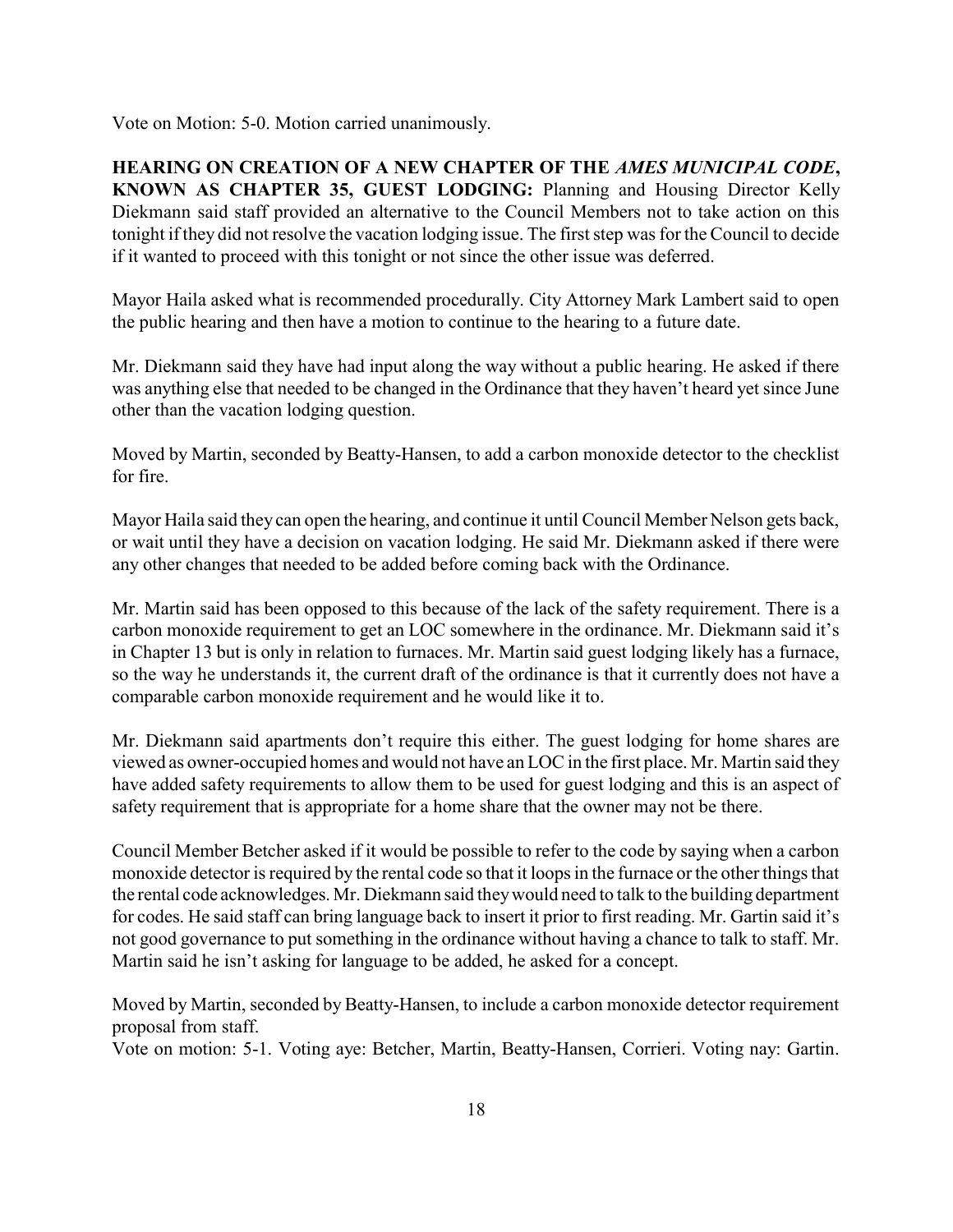Motion passed.

Mayor Haila opened the public hearing.

Moved by Gartin, seconded by Beatty-Hansen, to continue the hearing to August 13.

Mr. Diekmann asked if everyone will be present at that meeting. Ms. Beatty-Hansen said she will be absent.

Moved by Gartin, seconded by Beatty-Hansen, to withdraw the motion as it was not viable.

Motion withdrawn.

Moved by Gartin, seconded by Beatty-Hansen, to continue the public hearing to August 27. Vote on Motion: 5-0. Motion carried unanimously.

Moved by Betcher, seconded by Gartin, to continue the hearing until August 27. Vote on Motion: 5-0. Motion declared carried unanimously.

HEARING ON CONVEYANCE OF CITY OWNED PARCEL LOCATED AT 734 E. LINCOLN WAY: Mayor Haila opened the public hearing. No one came forward to speak, and the hearing was closed.

Moved by Gartin, seconded by Betcher, to adopt Alternative No. 1, thereby approving the conveyance of City-owned property located at 734 E. Lincoln Way less the northern 60' in the amount of \$10,489, based on the Council policy for establishing a sale price for City-owned property.

Roll Call Vote: 5-0. Resolution declared adopted unanimously, signed by the Mayor, and hereby made a portion of these Minutes

## HEARING ON VACATION OF PUBLIC UTILITY, SURFACE WATER FLOWAGE, AND STORM SEWER EASEMENTS AT 397 WILDER AVENUE:

Moved by Beatty-Hansen, seconded by Gartin, to continue the public hearing until August 13, 2019. Vote on Motion: 5-0. Motion declared carried unanimously.

Moved by Betcher, seconded by Beatty-Hansen, to table until August 13, 2019, accepting donation of Parcel A from Sunset Ridge Property Owners' Association for future park land. Vote on Motion: 5-0. Motion declared carried unanimously.

### HEARING ON PLANNED RESIDENCE DISTRICT (F-PRD) AMENDMENT AND MAJOR SITE DEVELOPMENT PLAN FOR SUNSET RIDGE SUBDIVISION 9TH

ADDITION AT 130 WILDER AVENUE: City Planner Eloise Sahlstrom reviewed the Plan. She advised Council that the property owner wants to go a different direction than originally approved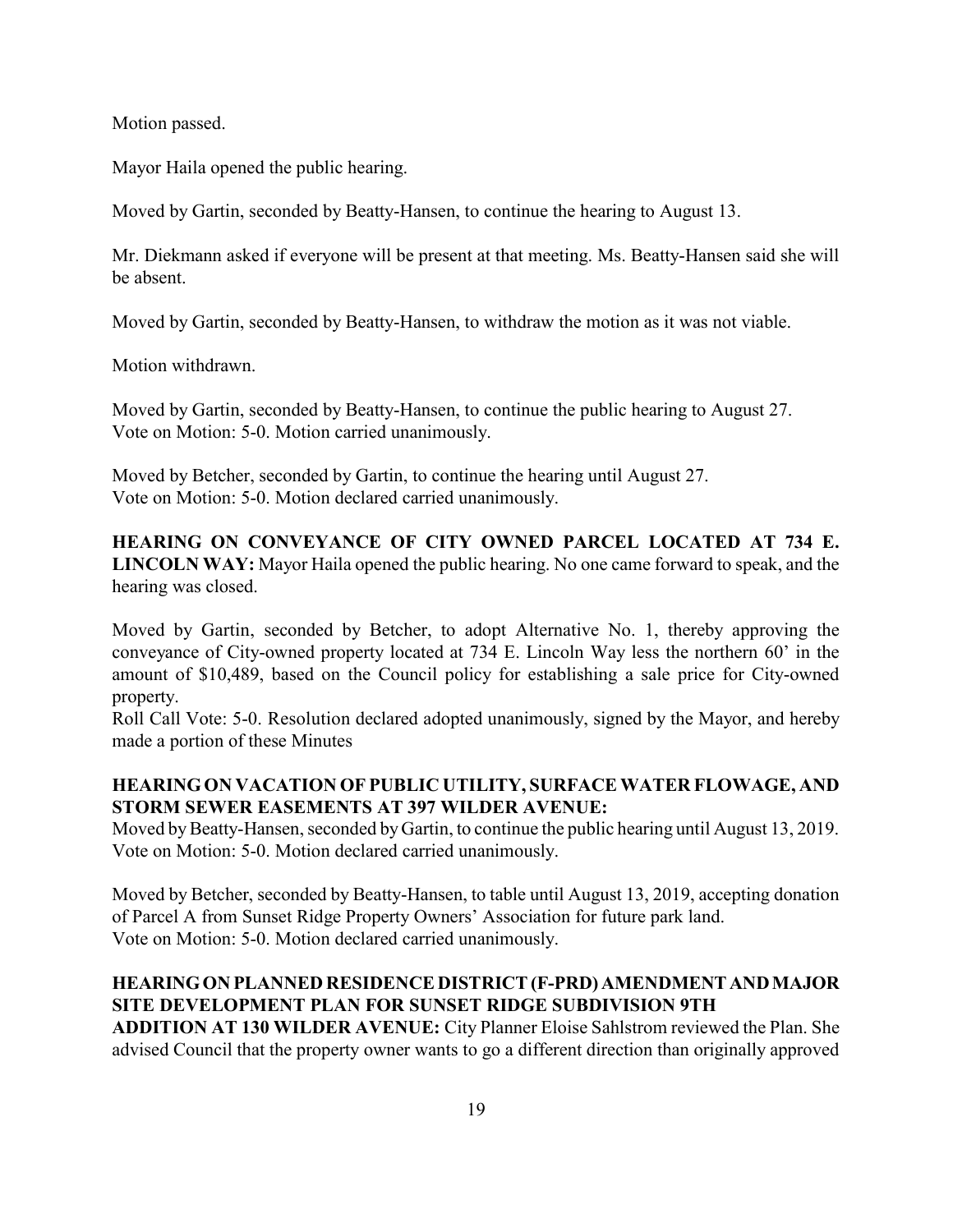for 125 and 130 Wilder Avenue. Instead of having 20 townhomes located on each side of Wilder, the property owner now is interested in developing 130 Wilder Avenue into 15 detached single-family units on small lots.

Staff believes accommodating on-street guest parking would be a desirable element of development and could be included with the project. Widening the road by two feet would allow for three guest parking spaces in the street between driveways. The applicant requests to use parking on individual sites to meet requirements. Parking for owners and guests is proposed as the two-car garages and two spaces within the driveway on the site. The applicant also

counts two additional spaces on the driveway approach that extends into the common area of the private street.

Ms. Sahlstrom said notices were mailed to the property owners. They have had some inquiries, but no objections. Staff's recommendation is to approve the 26-foot private drive with on-street parking and the condition that the Final Plat be completed for the subdivision.

Planning and Housing Director Kelly Diekmann advised Council if it approves Alternative 1, it would only widen the street by one foot on each side so it would just be done administratively instead of bringing it back to Council to see the wider street. Ms. Betcher asked what the size of Wilder Lane was on the original plan when it was originally approved. Mr. Diekmann said the street was 24-feet-wide because each side had a guest parking lot in it; but in this case, there is no guest parking in the street. Ms. Betcher asked how many cars can be parked in a 40-foot driveway. Mr. Diekmann said they wouldn't count the part that is the apron to the street, so they would say it's a two-car driveway. Ms. Corrieri asked if there were examples of 24-foot roads. Mr. Diekmann said there are some components of Stonebrook Road and Woodhaven Circle. A more recent PRD is on Brickman Avenue but it is wider and it has parking built into it. The bigger projects would suggest a parking area is necessary, but not with this size.

Mr. Gartin said the PRD is designed to give more latitude for the design perspective. Mr. Diekmann said it is to allow for options and maybe not meet all the requirements. He said they are pushing this because there is no public street parking on Wilder, so they would be asking for parking to be up a block.

Council Member Martin asked to know, if the street were not widened to 26 feet, what would the negative impacts on the residents be and what is the City's interest in requiring better parking. Mr. Diekmann said there is no permit parking on Wilder, so if someone were to park there, it would not be good. The PRD does not have specific standards for parking, so it is reviewed on a case-by-case basis.

Further discussion ensued regarding parking and functional elements of the project.

Applicant Justin Dodge representing Hunziker & Associates,  $105 S 16<sup>th</sup>$  Street, Ames, said the concerns they keep hearing with new construction is that it costs too much and everything looks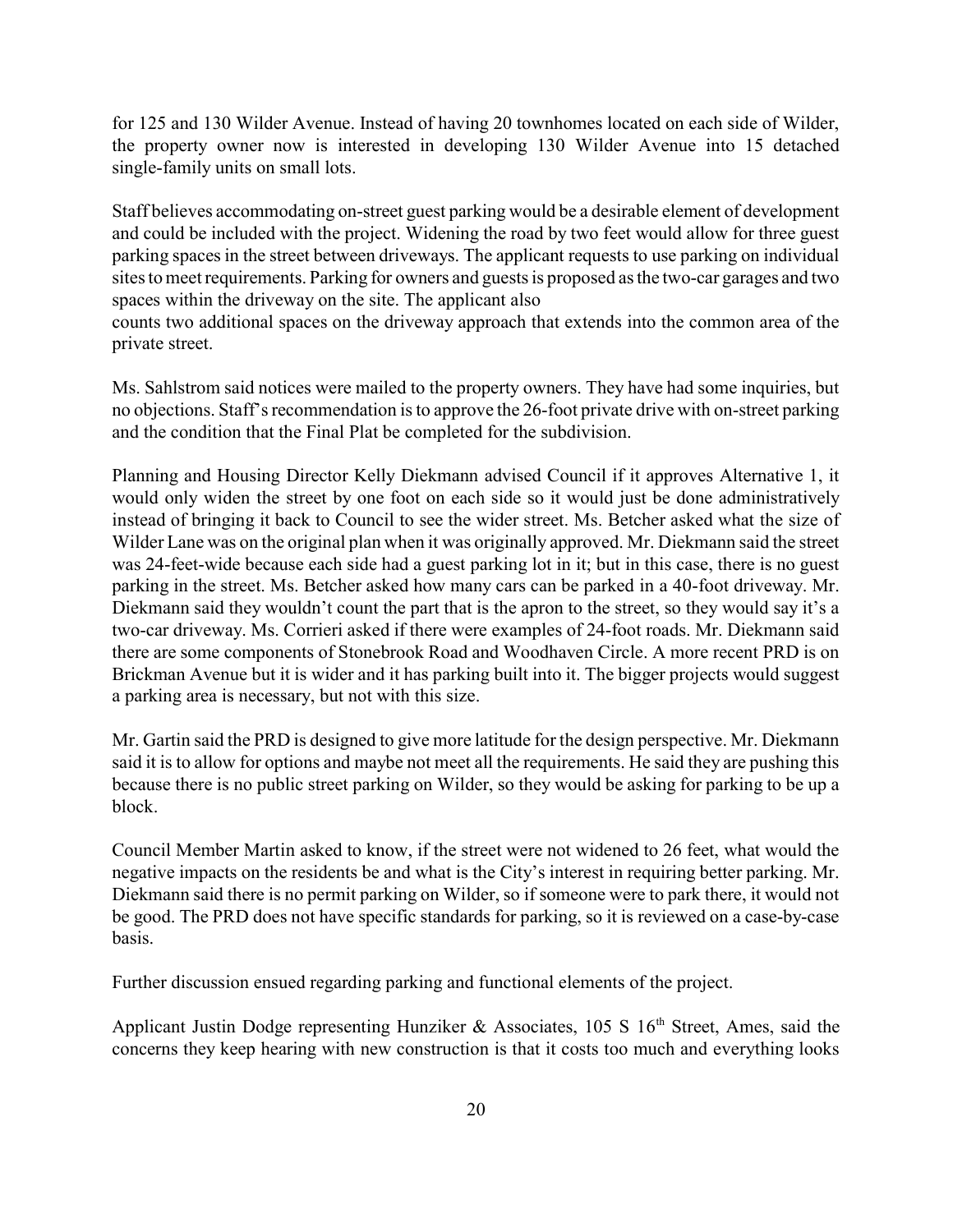exactly the same. They listened and responded, and this is their first solution at addressing those topics. Destiny Homes will be the builder of these homes. They have four floorplans that fit on any of the lots with different elevations, different roof lines, and different colors. The townhomes across the street didn't sell as well as they had hoped, so they are switching gears. Hunziker will be the developer on the project and they will sell the lots right away to Destiny Homes. If the lots can be kept at the price believed, homes can have a delivered sales price at \$220,000 for brand new construction. These have been built in the Des Moines Metro and have been very successful. They can easily fit four full size vehicles in the driveway and then still have two more parking stalls in the garage. That's six parking spaces per home, which are two- and three-bedroom houses.

Ms. Betcher asked what the implications would be if they say they need the 26-foot street. Mr. Dodge said they would need to go back to engineering and relocate the storm sewer and the water line, which would cost them time on engineering. The cost of paving is \$3700 or \$250 for each lot, but they are more concerned about losing out on the construction schedule. He said a contractor ordered the structures already and Destiny Homes is hoping to get started on these stick-built homes this year.

Mayor Haila opened the public hearing. No one came forward to speak, so he closed the public hearing.

Ms. Betcher said one of the trends with private roads is that homeowner's associations often come back to the City and ask them to take over the maintenance of the private roads. She said she is also concerned about making sure lots of cars can be parked, but this is adding impervious surface in order to park more vehicles. But they are also ensuring that the ingress and egress of emergency vehicles is possible on a 26-foot street. Ms. Beatty-Hansen said, in general, she is not in favor of more parking, so the driveway parking seems sufficient.

Moved by Gartin, seconded by Corrieri, to adopt Alternative 2, thereby approving the proposed PRD Amendment and Major Site Development Plan as proposed by the applicant with a 24-foot-wide private street and the condition to complete the Final Plat of the Sunset Ridge Subdivision, 9th Addition.

Mr. Martin said land in Ames is expensive; this was an attempt to try to minimize the footprint and maximize the utility of the land, so he believes it's a good small test-run.

Roll Call Vote: 5-0. Resolution declared adopted unanimously, signed by the Mayor, and hereby made a portion of these Minutes.

PRELIMINARY PLAT FOR SUNSET RIDGE SUBDIVISION, 9TH ADDITION (130 WILDER AVENUE): Moved by Corrieri, seconded Beatty-Hansen, to adopt Alternative No. 1, thereby approving the Preliminary Plat for Sunset Ridge Subdivision,  $9<sup>th</sup>$  Addition. Roll Call Vote: 5-0. Resolution declared adopted unanimously, signed by the Mayor, and hereby made a portion of these Minutes.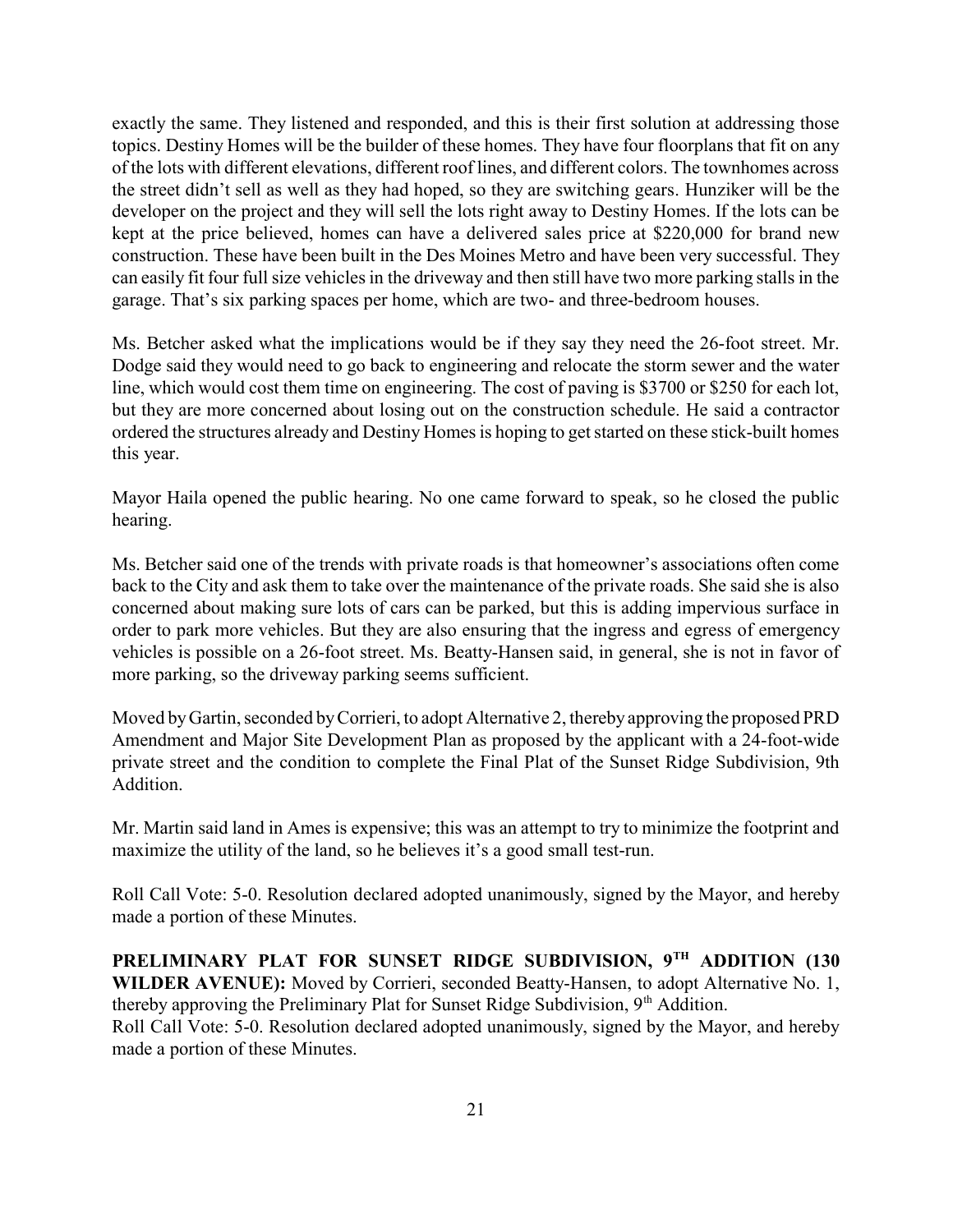#### HEARING ON ASBESTOS REMEDIATION AND RELATED SERVICES AND SUPPLY CONTRACT FOR POWER PLANT: Mayor Haila opened the public hearing. Seeing no one who wished to speak, he closed the public hearing.

Moved by Beatty-Hansen, seconded Betcher, to adopt Alternative No. 1, thereby awarding the contract for Asbestos Remediation and Related Services Contract for the Power Plant to Earth Services & Abatement, LLC of Des Moines, Iowa, for unit prices bid in a total amount not to exceed \$80,000.

Roll Call Vote: 5-0. Resolution declared adopted unanimously, signed by the Mayor, and hereby made a portion of these Minutes.

HEARING ON NON-ASBESTOS INSULATION AND RELATED SERVICES AND SUPPLY CONTRACT FOR POWER PLANT: The public hearing was opened by Mayor Haila. After no one came forward to speak, he closed the hearing.

Moved by Beatty-Hansen, seconded Betcher, to adopt Alternative No. 1, thereby awarding the contract for Non-Asbestos Insulation and Related Services and Supply Contract for Power Plant to HTH Companies, Inc., Union, Missouri, for unit prices bid in a total amount not to exceed \$80,000. Roll Call Vote: 5-0. Resolution declared adopted unanimously, signed by the Mayor, and hereby made a portion of these Minutes.

## HEARING ON SOUTH GRAND AVE – SOUTH 5TH TO SQUAW CREEK DR AND SOUTH 5TH ST – SOUTH GRAND AVE TO 600' WEST OF SOUTH DUFF AVENUE: Mayor Haila opened the public hearing and closed it due to no one coming forward to speak.

Moved by Betcher, seconded Beatty-Hansen, to adopt Alternative No. 1, thereby accepting the report of bids for the South Grand Ave – South 5th Street to Squaw Creek Drive and South 5th Street – South Grand Avenue to 600' west of South Duff Avenue; approving the final plans and specifications for this project, and awarding contract to Peterson Contractors Inc. (PCI) of Reinbeck, Iowa, in the amount of \$3,159,304.15, contingent upon receipt of Iowa DOT concurrence. Roll Call Vote: 5-0. Resolution declared adopted unanimously, signed by the Mayor, and hereby made a portion of these Minutes.

ENGINEERING FOR TRIPP STREET EXTENSION: Public Works Director John Joiner said the City of Ames was working with J-Corp on a partnering agreement for development of the former Ames Middle School site at 321 State Avenue. As a part of working toward the Agreement, J-Corp retained FOX Engineering to design plans for the potential subdivision layout and infrastructure elements. In early 2018, it was decided that an agreement would not be pursued any further. City of Ames Engineering staff was then asked to develop plans and specifications for the extension of Tripp Street through the site.

At the December 18, 2018, City Council meeting, staff reported on the engineering effort for the 321 State Avenue development. At that time, it was stated in the report that City staff did use the FOX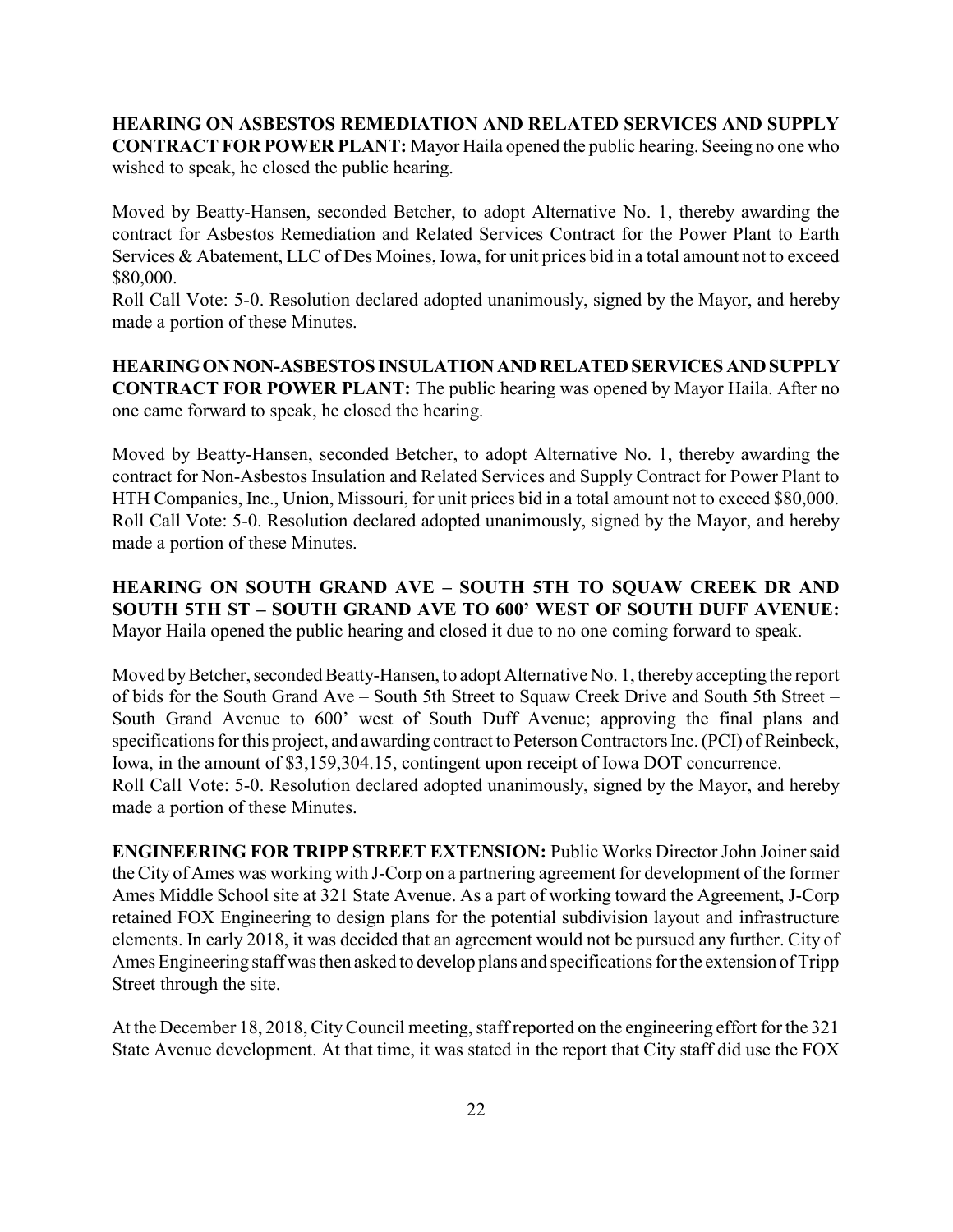design in creating a profile for Tripp Street. Following that report, FOX Engineering requested a meeting with City staff to discuss similarities between the City's Tripp Street design and the FOX design for the overall subdivision and infrastructure. The roadway alignment followed existing storm sewer and the vertical profile elements of the City plans matched those of FOX. Because of using the FOX alignment, it was pointed out that elements such as pedestrian ramp design inevitably matched as well. Both plans also included a pond and storm sewer at the lower east side of the project. While the pond in the City plans was initially utilized for providing roadway fill for the project, rather than specifically for stormwater management, it was identical to the stormwater system designed by FOX. However, as the City moves forward with subdivision of this area, the pond will likely become a component of the stormwater management plan. Although other elements such as the western part of the storm sewer system and the water main design did not directly match the FOX plans, it was pointed out that these elements needed to be designed along with the engineering effort for those components that were a match between the two designs.

At the request of City staff, FOX submitted timesheets showing its staff's effort for project components such as the preliminary plat, preliminary design, stormwater management, survey and construction plans, which totaled \$57,339.05. Since FOX's client on this project was J-Corp, not the City, an agreement has been drafted which provides for payment by the City to J-Corp, which will subsequently transfer these funds to FOX. In turn, the City would own the work product outright and have it available for use on additional elements and phases as the project continues to move forward.

Mr. Gartin asked if there was anything that might've been done differently with respect to the way the City dealt with JCorp. Mr. Joiner said the main relationship was between Planning and JCorp. The City should've sat down with FOX before the plans were developed to find out what the plans were before moving forward. He stated that there was no consulting between FOX and Public Works.

Mayor Haila opened public input.

Duane Jensen, representing JCorp, 4795 Timbercreek Lane, Huxley, said on June 24, 2019, without any direct conversation with City staff since December of 2018, in regards to 321 State Avenue, he found that JCorp was on a consent agenda stating that JCorp had agreed to a payment for a settlement of a dispute with the City of Ames and was releasing the City of responsibility for the alleged prior use of FOX Engineering work product. Had not seen such documents. Council awarded JCorp \$293.10 on December 18, 2018, based on City staff's report to Council on their minimal reliance on FOX's work product for their engineering time savings. Mr. Jensen said he has not received that check, but was made aware by FOX that City staff was being challenged by FOX as to staff's actual use of FOX's work product and the amount of staff's time-saving accordingly. He said that Council Member Gartin had asked his son, Ben, for the amount expended on the project and what amount JCorp would feel was fair as the City's portion of reimbursement. Ben Jensen had responded with \$90,000 total, and half of that, \$45,000, would be fair. This proposed agreement and release is higher yet. Mr. Jensen said he would prefer an amount without the entanglements of agreements, purchases, and releases. He does have high expectation for the record being set straight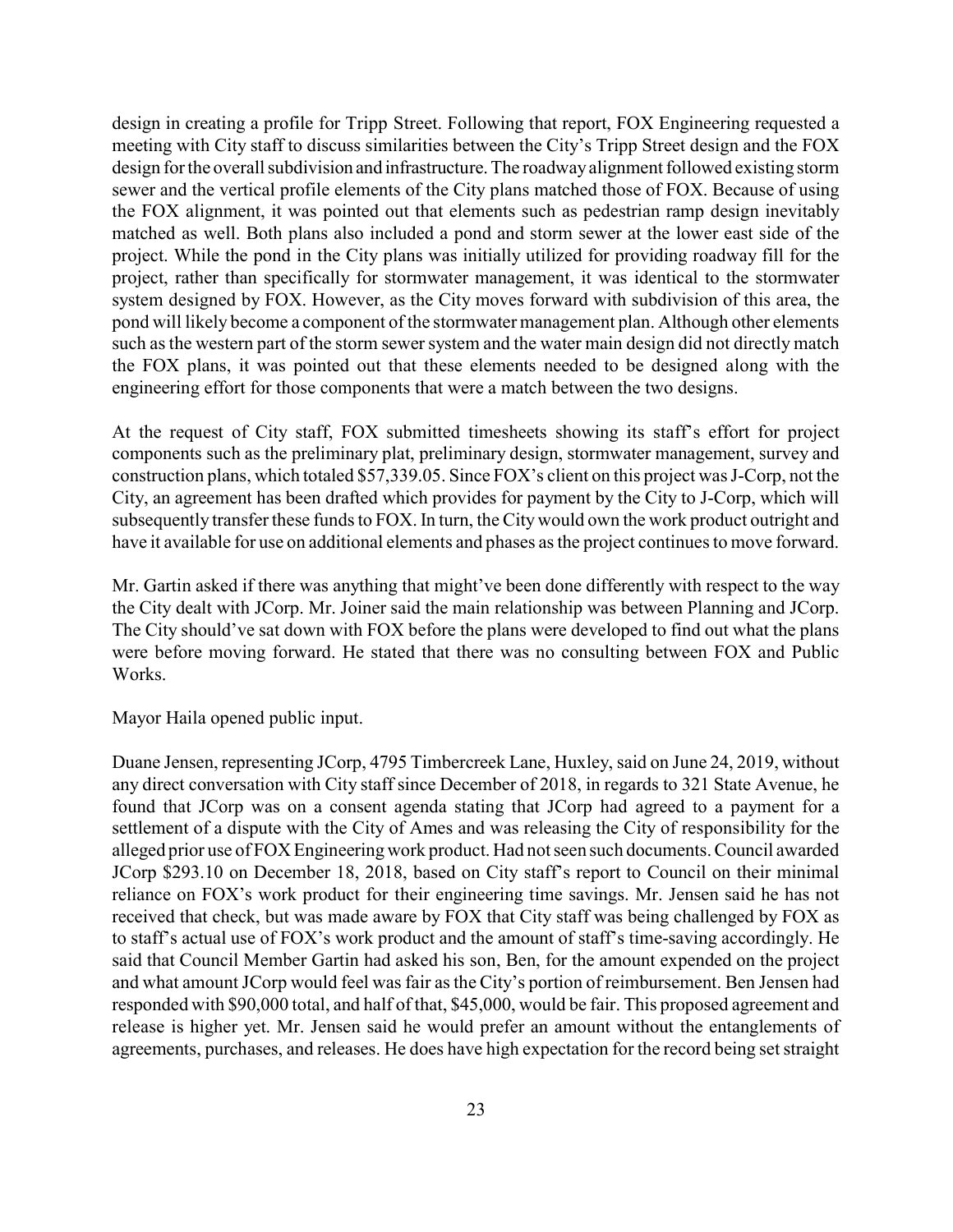as to the reality of what City staff used of FOX Engineering's work product in the Tripp Street extension engineering documents.

City Council Member Gartin asked Mr. Jensen what he would like Council to do. Mr. Jensen said that in January, Ms. Betcher directed staff to come back with options to reimburse JCorp for its work on 321 State. Eleven months later, that came back to staff as \$293.10. He said seven months have passed and he has not been in any of the conversations, but somehow it's gotten to the point of a signed agreement and release of liability back to the City for their use of the documents. He said he would like to go back to January 2018 and allow Council to answer its own question about what that number should be and forget the whole agreement and release, which means nothing to him.

Mr. Gartin asked if paying FOX will resolve any remaining issues with JCorp in the City's perspective. Ms. Beatty-Hansen said she doesn't see a difference in the separation. Mr. Martin said the agreement has to be signed by all three parties. Mr. Joiner said the agreement has been signed by FOX and JCorp. Mr. Gartin said if Mr. Jensen signed it, then that is a sign that he is in agreement with the resolution. Mr. Jensen said he had to sign the agreement to put it on the agenda; staff wouldn't put it on the agenda without a signature.

Moved by Gartin, seconded Betcher, to adopt Alternative No. 1, thereby approving an agreement with J-Corp and authorizing payment to J-Corp of \$57,339.05 from unobligated General Obligation Bond funds.

According to the terms of the agreement, J-Corp will transfer these funds to FOX Engineering.

Council Member Betcher said she made the motion in January to keep the ball rolling. She said it was not a request specifically for reimbursement from JCorp. She said it would've been better if Council had gotten information that came from a comparison of the documents with FOX working through that.

Roll Call Vote: 5-0. Resolution declared adopted unanimously, signed by the Mayor, and hereby made a portion of these Minutes.

#### FLOOD MITIGATION RIVER FLOODING (CARNEY PROPERTY ACQUISITION):

Municipal Engineer Tracy Warner reviewed the information contained in the Council Action Form. On June 25, 2019, Ames City Council had considered the request to acquire property located at 1008 and 1016 S. Duff Avenue. Direction was given to staff at the meeting to inquire with Iowa Homeland Security about the finer points of the timing of an acquisition versus reimbursement for the FEMA Grant.

Mayor Haila said the crux of the matter is that Carney wants an agreement that says the City is going to purchase the property regardless of the project moving forward or not.

City Manager Steve Schainker said the options are to purchase the easement or to purchase the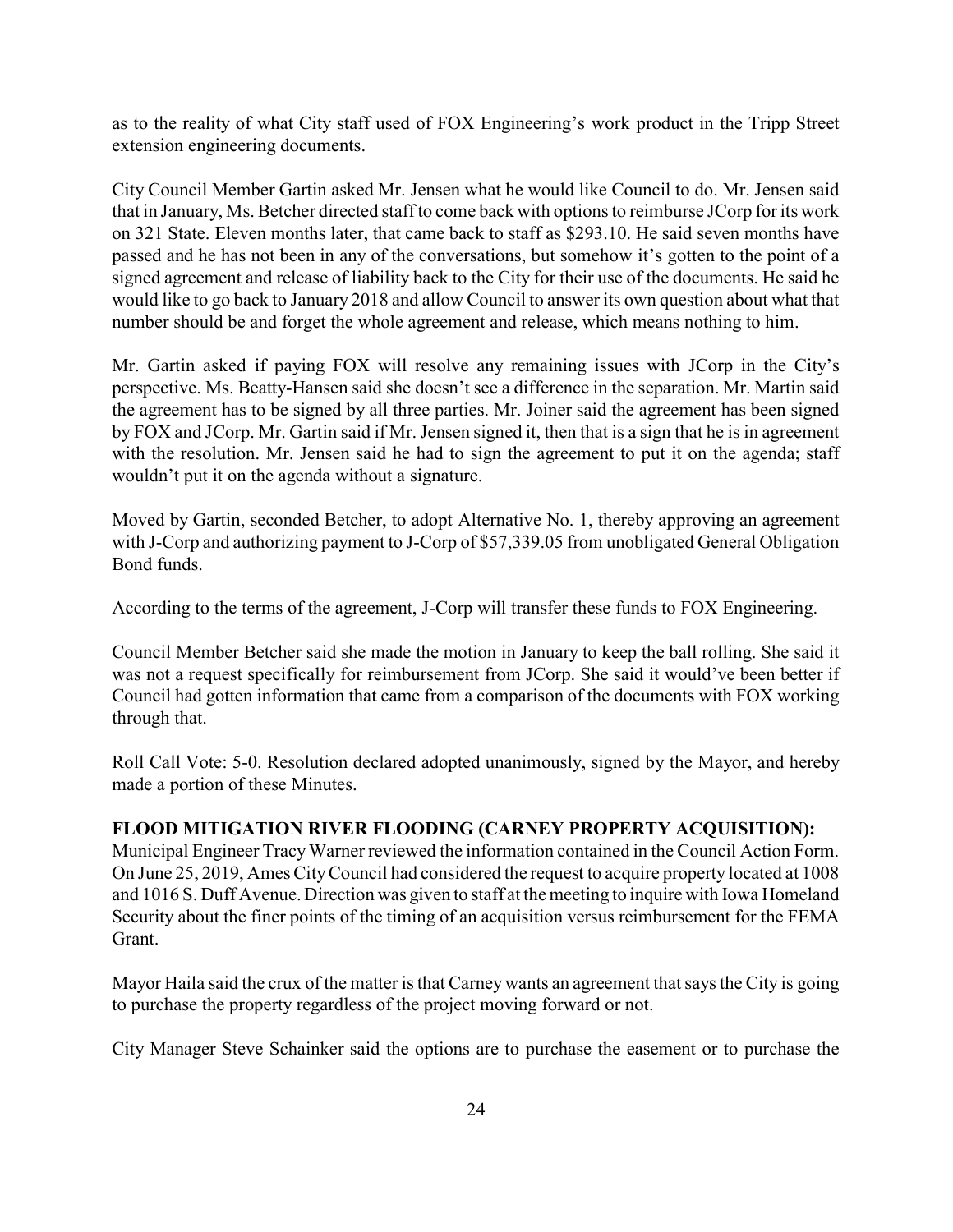property. Mayor Haila noted that the property owner is not interested in selling the easement. Council Member Martin said if the City agrees to buy the property and the grant doesn't come through, then the City will pay the full \$356,000 for the property. If the grant does come through, and they get the cost-sharing that they anticipate, then they only pay \$89,000 for the property. Mayor Haila said if the grant doesn't come through, then the City paid \$300,000+ for an inaccessible property out of taxpayers' money.

Ms. Betcher asked Ms. Warner to confirm if the City were to purchase the property, there was nothing it could do to improve the flooding situation if it didn't go through with the FEMA project. Ms. Warner said they can do a partial project and improve some conveyance under the bridge. Ms. Betcher asked if there was an area able to be developed if the City only bought the easement.

Ms. Warner said the City would not be buying the whole parcel, but of the part that would be acquired 19% is already in the flood fringe, and 61% in the floodway. Of the portion the City is buying, only 20% is outside of the flood limits. The 19% in the fringe would have to be elevated for an approved use. Ms. Betcher asked if they got an easement instead, would it allow more development for someone else to use the remainder of the space. Mr. Joiner said, with an easement, there could be a potentially bigger footprint building.

Ms. Betcher asked if it was enough of a buy-down to make it worth the money being spent. Mayor Haila said only 20% is developable anyway, so it would be very difficult to develop. Ms. Warner said she has an update that Iowa Homeland Security staff is meeting tomorrow with FEMA to go over the application. City staff has invited them for a site visit next week or at their earliest convenience. Mayor Haila asked if it's a positive sign if the application is moved for further review. Ms. Warner said they have gotten a lot further than in 2017, so it's a good sign. Mr. Gartin confirmed that nothing has changed and that staff is only recommending to buy the easement because there isn't enough justification from a flood water management approach to warrant paying for the full property.

Ms. Betcher said Council received a suggestion from Mr. Winkleblack in an email that if they were to buy the property, that Carney's would be amenable to not close things until May. She asked if that would be long enough to know if they are getting FEMA money or not. Ms. Warner said she was told the City would get the money in January, but things were delayed. Mr. Joiner said the commitment would be based on construction, and the timing could be delayed until they find out about the grant, but the contingency to buy the land cannot be based upon the grant.

Chuck Winkleblack representing Hunziker Companies, 105 S 16<sup>th</sup> Street, Ames, said the owners just want to have some date in there. He said they can be flexible, they just need to know if they will be moving forward or not. Mr. Gartin asked what they would like Council to do. Mr. Winkleblack said he would like Council to do whatever they can to move it forward to say that they are going to agree to buy the parcel and they will move forward when the money comes in.

Council Member Gartin clarified that Mr. Winkleblack and Carney's are wanting Alternative 2.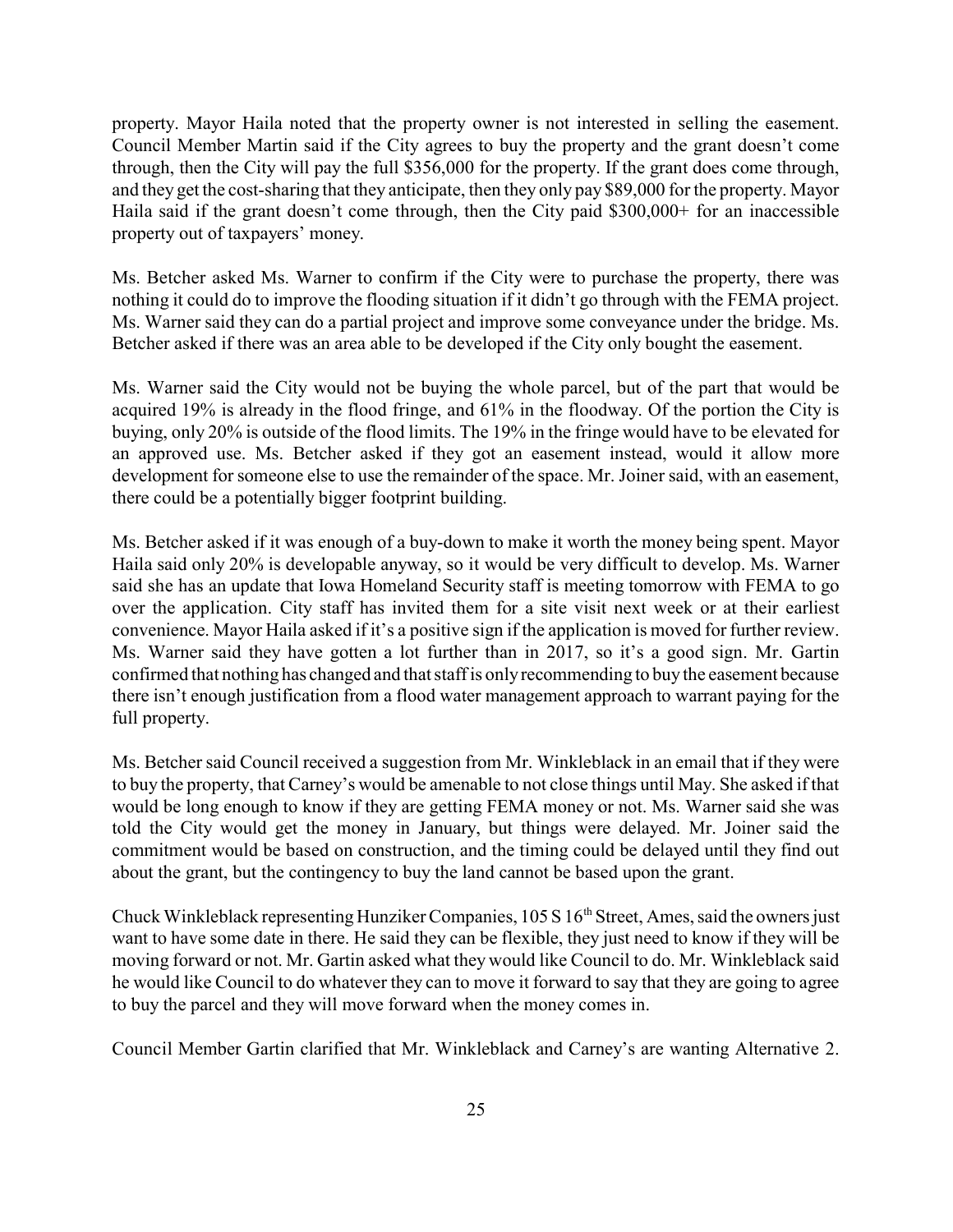Mayor Haila asked if the City can reapply for funding, if needed. Ms. Warner said if the grant money becomes available, they can reapply. She said they have gotten word from DOT that they are looking at replacement of the Highway 30 bridges in 2023. So if the City doesn't get the funding, they should consider taking a step back and see what the impact of the hydraulic bridge replacements are. Mr. Gartin said staff can't justify using tax payer money for a fee simple acquisition, but this has been dragged out for a long time. He said Council needs to treat people fairly and not string the project along for several years.

Ms. Warner asked, if the sellers are not willing to give an easement, if the City is in a place to negotiate or would it just go to eminent domain. Ms. Beatty-Hansen asked how much a fight is worth if they don't agree to the terms of the easement. She also asked if there is any potential recreational value to the land to create an access point for recreational use If FEMA funding doesn't come through. Ms. Warner said there is potential and they can explore those options.

Moved by Beatty-Hansen, seconded by Gartin, to direct staff to move ahead with the intent to acquire a fee simple acquisition for \$356,000 for the front property at 1016 S. Duff and a permanent easement for \$6,840 for the rear property at 1008 S. Duff.

Ms. Schainker suggesting adding a due date. Mr. Winkleblack recommended 2020.

Moved by Beatty-Hansen, seconded by Gartin, to amend the motion to add by December 31, 2020.

Ms. Betcher said this motion is troubling to her as she has been voting no on the whole mitigation strategy all the way through. She likes the idea of buying the land for the purpose that Ms. Beatty-Hansen suggested and to give closure to Carney's, but it also enables them to do the project that she's been voting against so she feels like she needs to continue to vote no even though she feels like this is the right thing to do.

Ms. Warner said a Federal Land Acquisition process is needed. Mr. Haila asked if this is to remain a verbal agreement or if they needed to obtain a written agreement without any money. Ms. Warner confirmed that as long as no money changes hands, they can enter into an agreement in writing to purchase it as long as it's not contingent upon the grant.

Vote on Motion: 3-2. Voting aye: Gartin, Beatty-Hansen, Corrieri. Voting nay: Betcher, Martin. Motion declared carried.

ORDINANCE ON ZONING TEXT AMENDMENT TO CHAPTER 29.401(5) TO ALLOW MULTIPLE BUILDINGS ON SINGLE LOTS IN CERTAIN ZONING DISTRICTS: Public input was opened by Mayor Haila and then closed after no one came forward to speak.

Moved by Beatty-Hansen, seconded by Corrieri, to pass on second reading the Ordinance amending Chapter 29.401 to allow multiple buildings on single lots in certain zoning districts. Roll Call Vote: 5-0. Motion declared carried unanimously.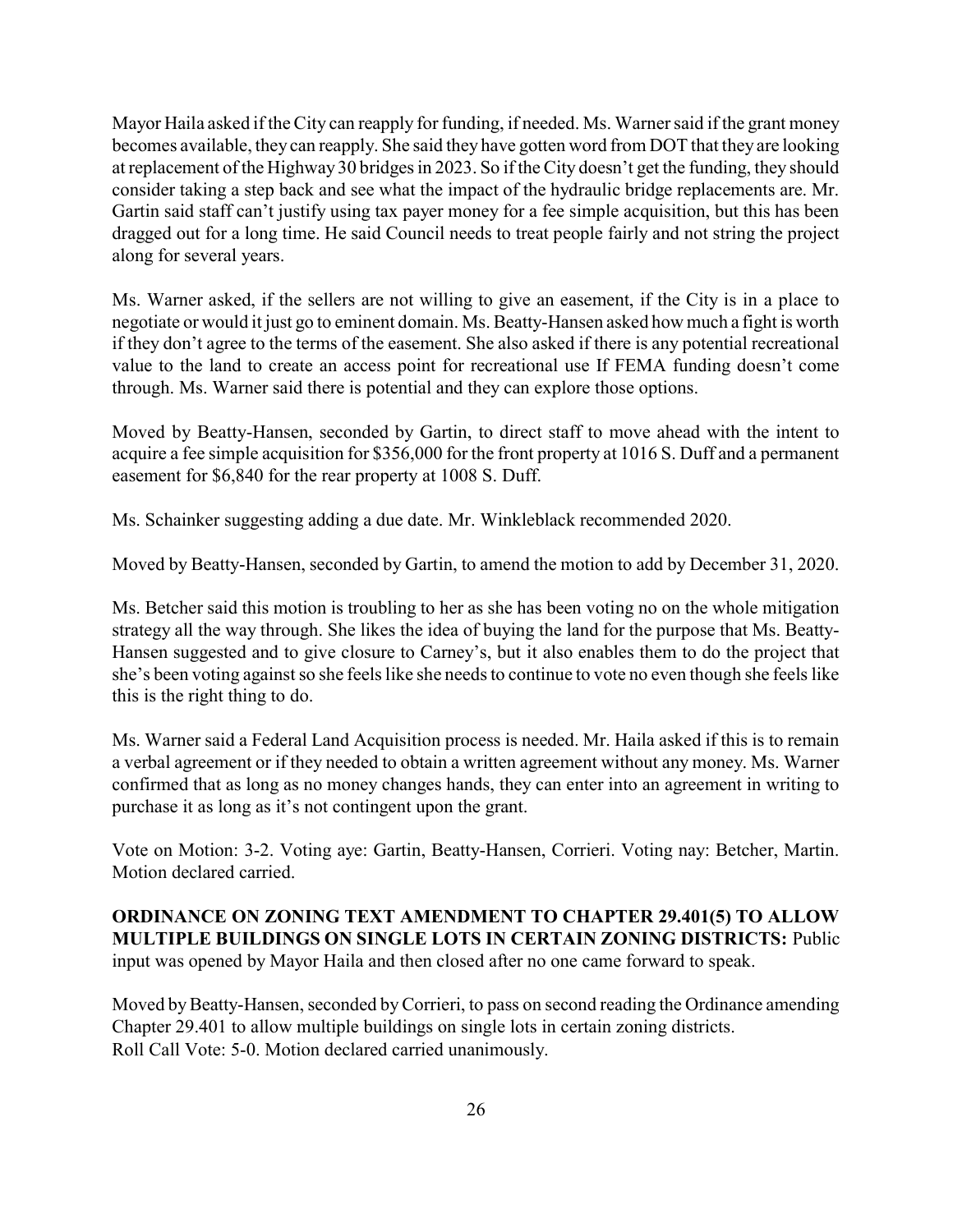ORDINANCE NO. 4389 REZONING 3315 S. RIVERSIDE DRIVE FROM AGRICULTURAL TO RESEARCH PARK INNOVATION DISTRICT: Moved by Corrieri seconded by Betcher, to approve the third passage and adopt ORDINANCE NO. 4389 rezoning 3315 S. Riverside Drive from Agricultural to Research Park Innovation District.

Roll Call Vote: 5-0. Ordinance declared adopted unanimously, signed by the Mayor, and hereby made a portion of the Minutes.

# DISPOSITION OF COMMUNICATIONS TO COUNCIL:

Letter from Heartland Senior Services dated July 15, 2019, Re: Request to transfer title of the property and building that HSS occupies at 205 S. Walnut to Heartland Senior Services: Moved by Corrieri, seconded by Gartin, to place on a future agenda. Roll Call Vote: 5-0. Motion declared carried unanimously.

Memo From Damion Pregitzer, Traffic Engineer dated July 19, 2019, Re: Update on Inclusion Crosswalk at 5th Street and Douglas:

Moved by Corrieri, seconded by Beatty-Hansen, to direct the City Attorney to bring back a memo on liability with regards to continuing to paint the crosswalk with the original plan.

Mr. Martin asked if colored pavers would be equally compliant or non-compliant. Mr. Schainker said in order to get it done for Pride Week the cost would be \$63,000. Mr. Joiner said earth tones are deemed to be appropriate as long as the crosswalk is delineated. Mr. Schainker asked if they could do this in some other form than a crosswalk to be done by September. Ms. Corrieri said they are trying to embrace the inclusivity, not just for a specific event; so timing is not as important.

Moved by Corrieri, seconded by Beatty-Hansen, to get a memo from staff along with the memo from the City Attorney for alternative options they might recommend. Vote on Motion: 5-0. Motion declared carried unanimously.

### Memo From Damion Pregitzer, Traffic Engineer dated July 19, 2019, Re: Rectangular Rapid Flashing Beacons:

Ms. Betcher said there was a request on S  $16<sup>th</sup>$  Street as well as the one on Stanton. Ms. Beatty-Hansen said they didn't refer them. Ms. Betcher said those requests would've gotten more traction had they not realized that they were prohibited at that time. Ex Officio Devyn Leeson asked for other input in other places that students think they're needed.

Moved Betcher, seconded by Beatty-Hansen, requesting a memo from staff on the possibility of rectangular flashing beacons on Stanton and Lincoln Way and S. 16<sup>th</sup> Street at Copper Beech. Vote on Motion: 5-0. Motion declared carried unanimously.

Letter from Kurt Friedrich and Luke Jensen dated July 18, 2019, Re: Request to explore the use of 1) TIF (tax increment financing) to fund Pioneer infrastructure in not just commercial, but residential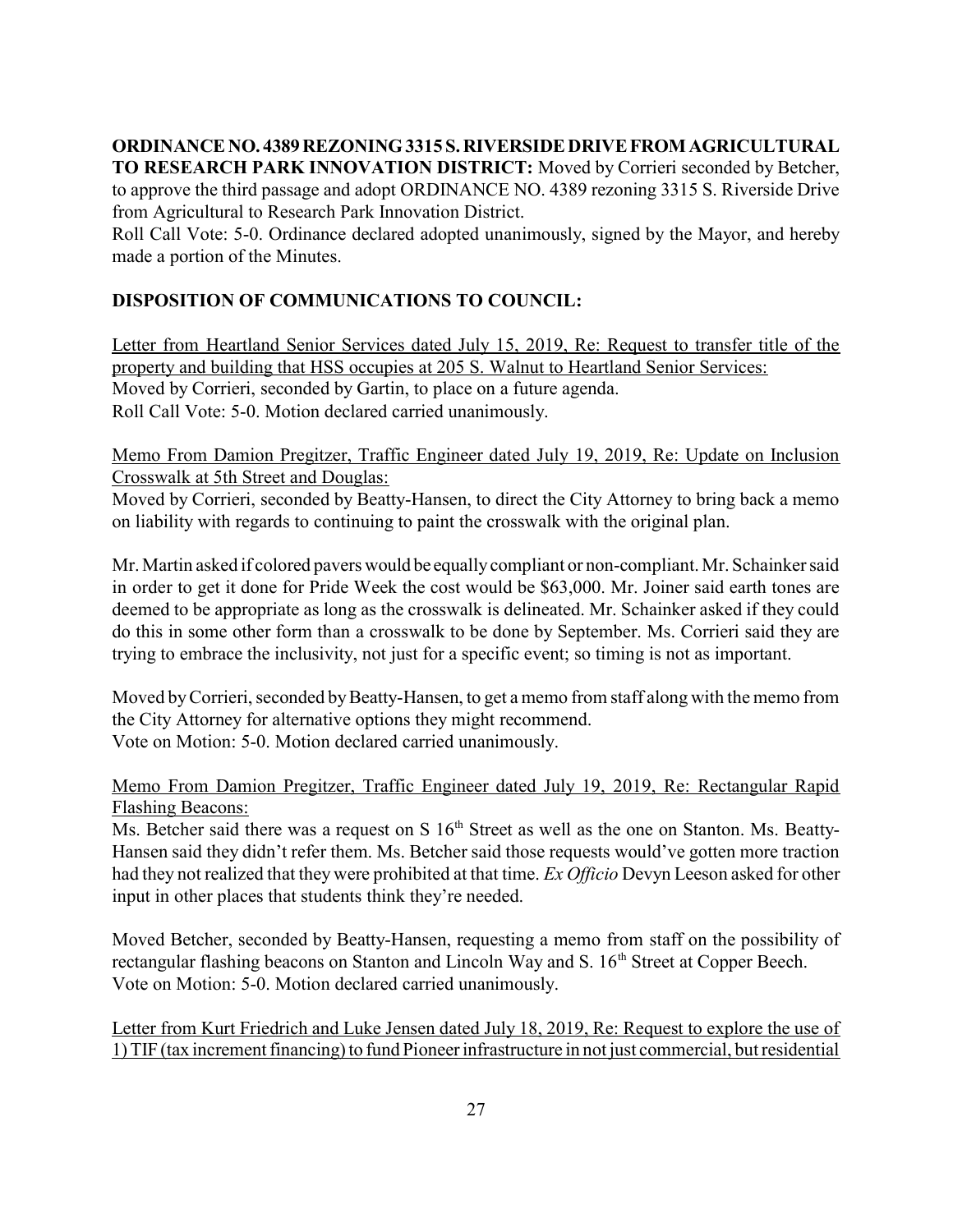development 2) review the way it has approached rural water buyouts; 3) consider extensions of utilities into areas desirable for expansion 4) Consider other available tools/resources as it applies to incentivizing desired residential and commercial development:

Ms. Corrieri said the request is pretty broad; this is so big that they need to have a larger conversation during goal setting. Ms. Beatty-Hansen said some of it will depend on conversations they have had as they are developing the Comprehensive Plan. Mr. Gartin said the letter is heavily on the role of the City on providing infrastructure.

Ms. Beatty-Hansen said each item is substantial on its own and would take a lot of time to work through. Ms. Corrieri said it is all about affordability and diversity of housing, and a memo will not satisfy it. Mayor Haila said it should be a workshop topic.

Moved by Gartin to refer to staff for development of a workshop on the subject of tools available for approving affordable housing. Motion died for lack of a second.

Moved by Betcher, seconded by Gartin, to refer to staff for a memo on the background on the issues that were raised in the email and anything else they see is related. Vote on Motion: 5-0. Motion declared carried unanimously.

Letter from Paul Livingston dated June 21, 2019, Re: Annexation of Champlin Lloyd Farm: Mr. Schainker referred to Director Diekmann regarding the memo staff provided. Mr. Diekmann said staff had asked for direction on what kind of annexation to pursue. Staff provided a memo or staff report. He said they had told Champlin Lloyd Farm representatives that they can apply for annexation at any time. They want to know what the expectations of the City are before applying and whether the City would accept them applying for an annexation. They have never discussed merits or anything that goes into the development.

Council Member Martin said if they submitted an application, Council would have enough information to make a decision. Mayor Haila asked if the annexation would create an island. Mr. Diekmann said they can apply and Council will consider when the application is in, or they can add it to an agenda to discuss options and then wait for them to apply. Ms. Beatty-Hansen confirmed that they are waiting for permission to apply.

Moved by Martin, seconded by Beatty-Hansen, to communicate with Paul Livingston that he is free to apply for the annexation.

Vote on Motion: 5-0. Motion declared carried unanimously.

COUNCIL COMMENTS: Ms. Betcher reminded Council of the Rummage Rampage schedule and location.

Mr. Martin commented that there was a meeting discussing a mystery internet provider and they are on track to get a report in August. Since then, the City has had interest from another provider as well.